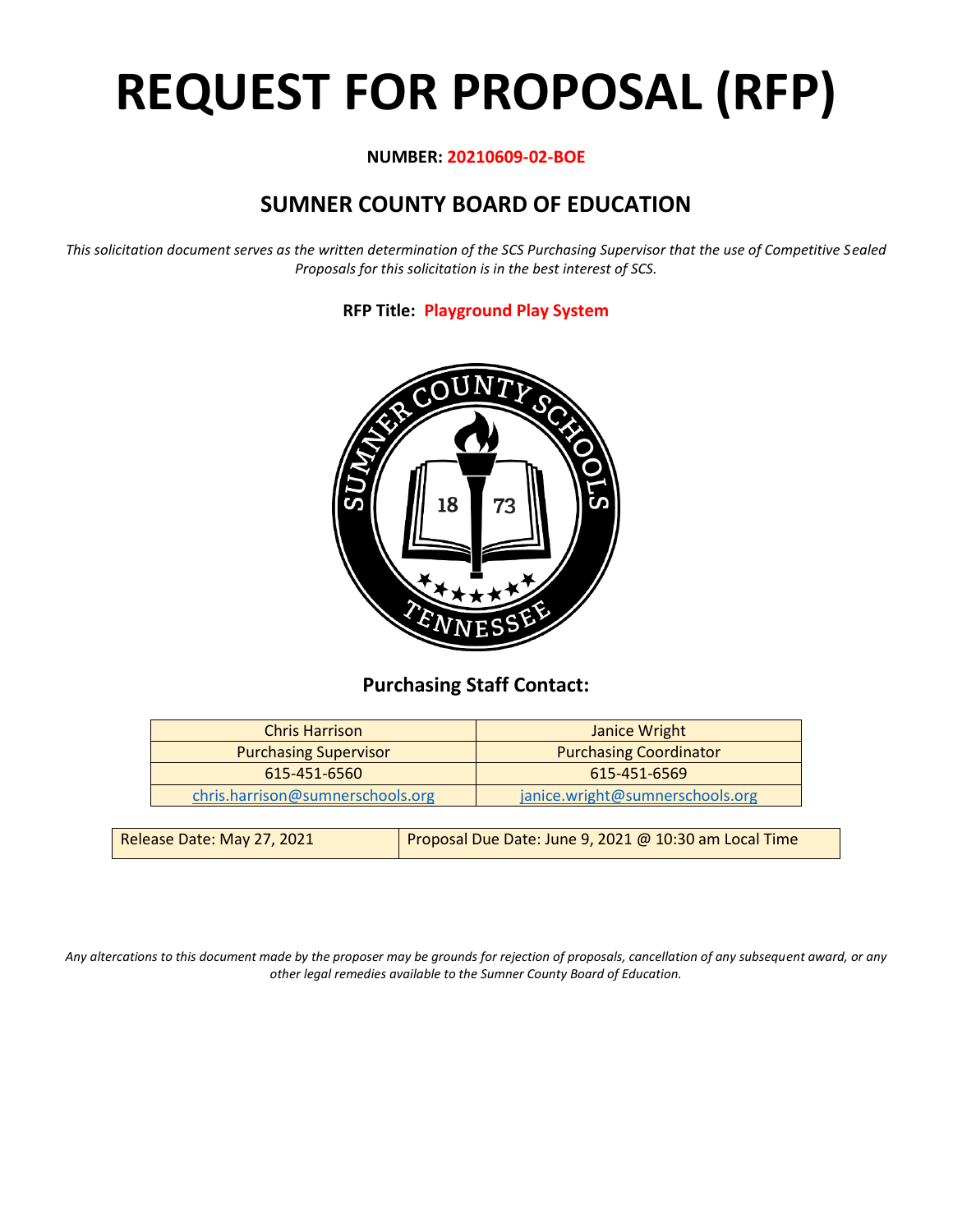## **NOTICE TO PROPOSERS**

There may be one or more amendments to this RFP. In order to receive communication for any such amendments issued specifically to this RFP, the proposer must provide a Notice of Intent to Propose to the Sumner County Board of Education (SCS) Purchasing Department. The proposer must utilize this form when submitting notice. The notice may be sent by email to: Purchasing Office, purchasing@sumnerschools.org. SCS will send amendments only to those proposers which complete and return this information in a timely manner.

| <b>RFP Number:</b>      | 20210609-02-BOE Playground Play System |  |
|-------------------------|----------------------------------------|--|
| Company Name:           |                                        |  |
| <b>Mailing Address:</b> |                                        |  |
|                         |                                        |  |
|                         |                                        |  |
| <b>Phone Number:</b>    |                                        |  |
| <b>Contact Person:</b>  |                                        |  |
| Email Address:          |                                        |  |
|                         |                                        |  |
| Authorized Signature    |                                        |  |
| <b>Printed Name</b>     |                                        |  |
| Date                    |                                        |  |

Emailed amendments will be sent in a Microsoft Word (Office for Windows) or Portable Document Format (pdf) format. Any alterations to the document made by the proposer may be grounds for rejection of proposal, cancellation of any subsequent award or any other legal remedies available to the Sumner County Board of Education.

Amendments will also be posted on the SCS website **https://sumnerschools.org/index.php/current-bids-and-rfps** and attached to the solicitation listing as a PDF or WORD file. Check the particular solicitation on the Current Bids and RFPs webpage for any posted amendments.

By completing and returning this form, the Proposer has expressed its intent to provide a proposal for **20210609-02-BOE Playground Play System**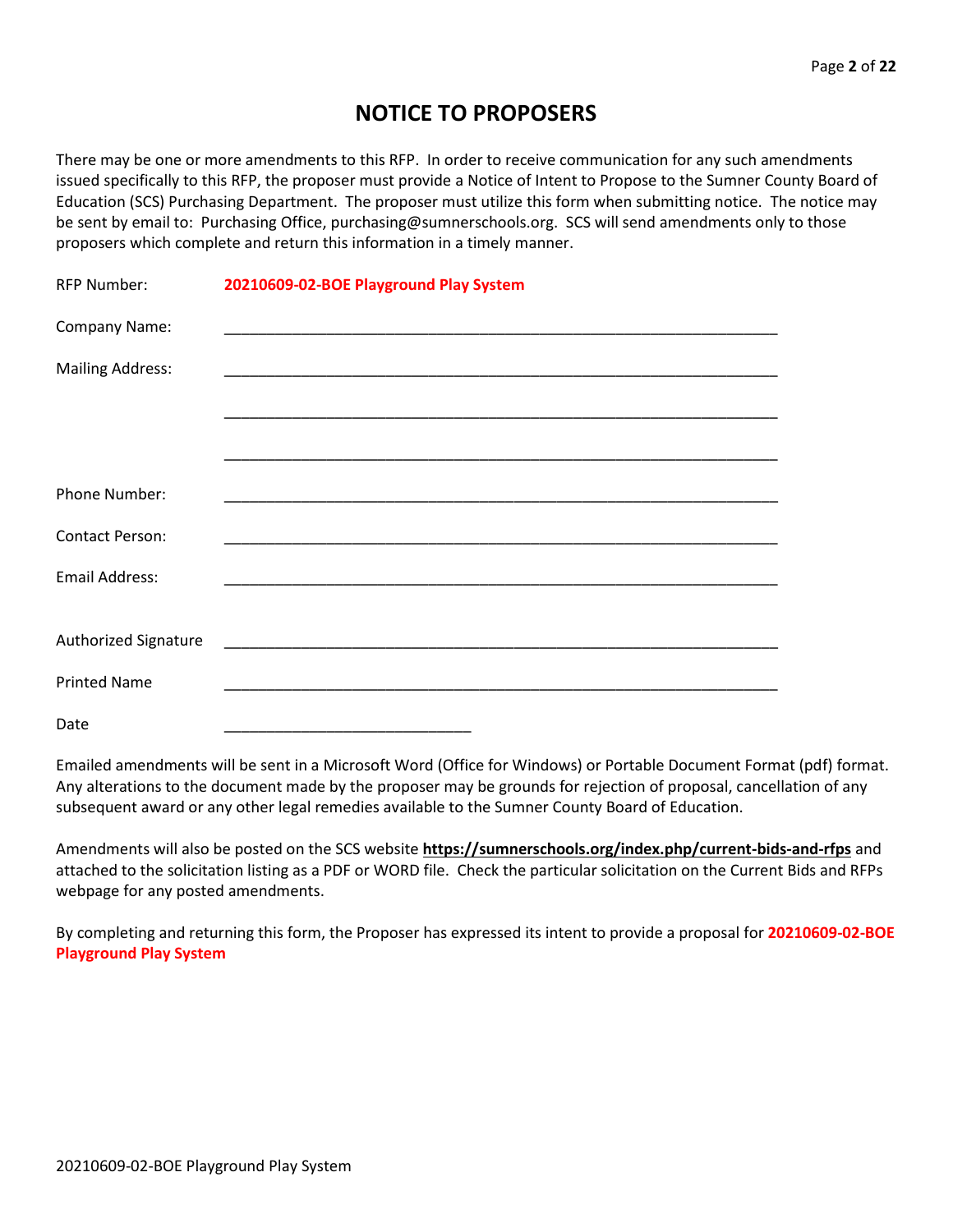## **TABLE OF CONTENTS**

- 1. Introduction/Overview
	- 1.1. Purpose
	- 1.2. Contact Information
- 2. Requirements
	- 2.1. Scope of Work/Specifications
	- 2.2. Contactor Obligations
- 3. Source Selection and Contract Award
- 4. Schedule of Events
- 5. Instructions for Proposal
	- 5.1. Required Forms
	- 5.2. New Vendors
	- 5.3. Acknowledgement of Insurance Requirements
	- 5.4. Clarification and Interpretation of RFP
	- 5.5. Proposal Package
	- 5.6. Delivery of Proposals
	- 5.7. Evaluation of Proposals
	- 5.8. Request for Clarification of Proposals
	- 5.9. Protests
- 6. Attachments
	- 6.1. Contact Information
	- 6.2. Bid Form/Certification
	- 6.3. References
	- 6.4. Certification of Non-Collusion & Debarment or Suspension
	- 6.5. Attestation Re Personnel
	- 6.6. Drug Free Workplace Affidavit
	- 6.7. IRS Form W-9
		- \**An online, fillable version can be found at https://www.irs.gov/pub/irs-pdf/fw9.pdf*
	- 6.8. Standard Terms & Conditions
	- 6.9. Vendor Checklist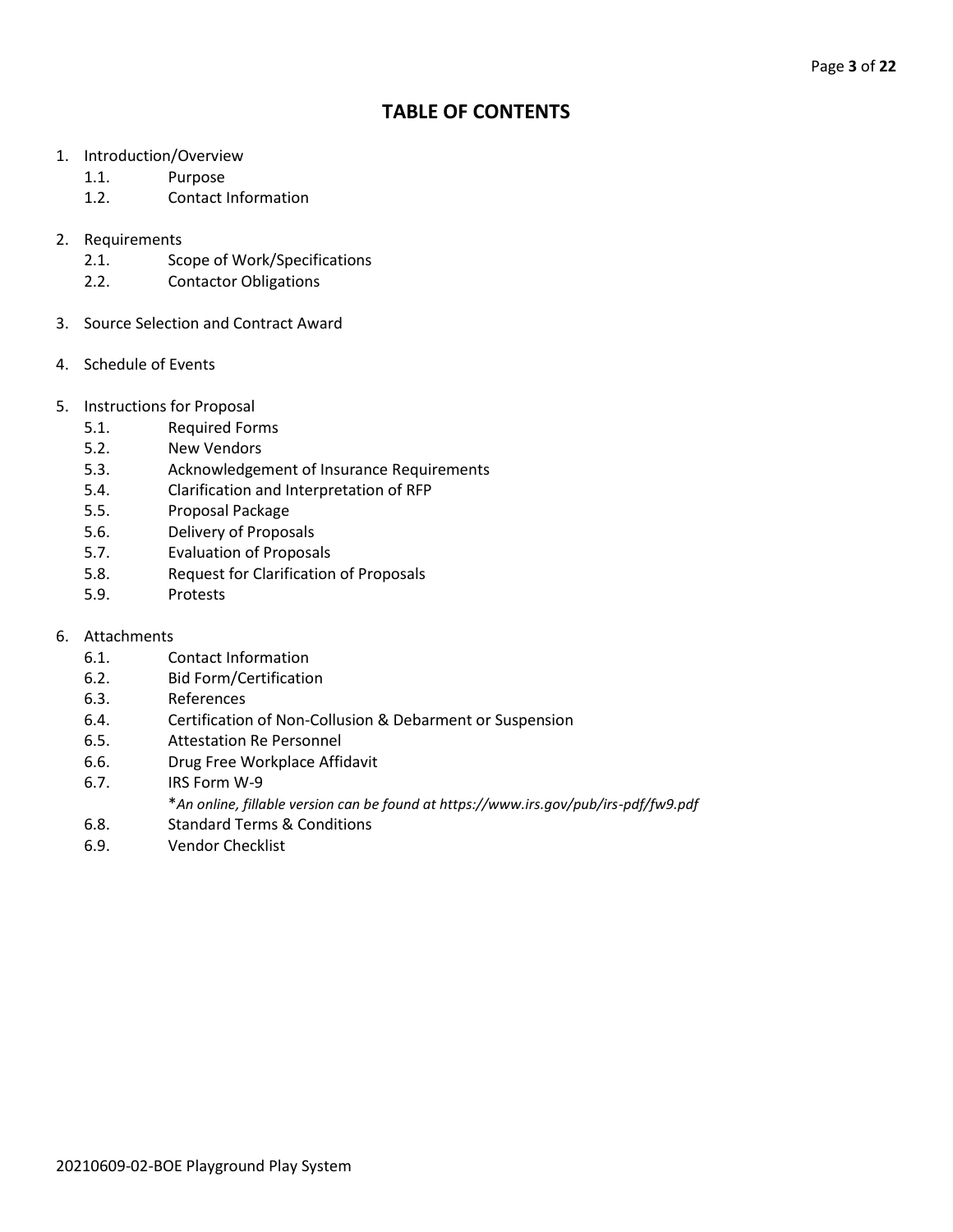#### 1. Introduction/Overview

#### 1.1. Purpose

The Sumner County Board of Education (SCS) is requesting sealed proposals for a playground play system as specified herein.

#### 1.2. Contact Information

Unauthorized contact regarding this RFP with employees or officials of SCS other than the Purchasing Supervisor named below may result in disqualification from this procurement process.

Interested parties must direct all communication regarding this RFP to the Purchasing Supervisor, who is SCSs only official point of contact for this RFP.

| <b>RFP Procedures</b>            |
|----------------------------------|
| Chris Harrison                   |
| <b>Purchasing Supervisor</b>     |
| 1500 Airport Road                |
| Gallatin, TN 37066               |
| chris.harrison@sumnerschools.org |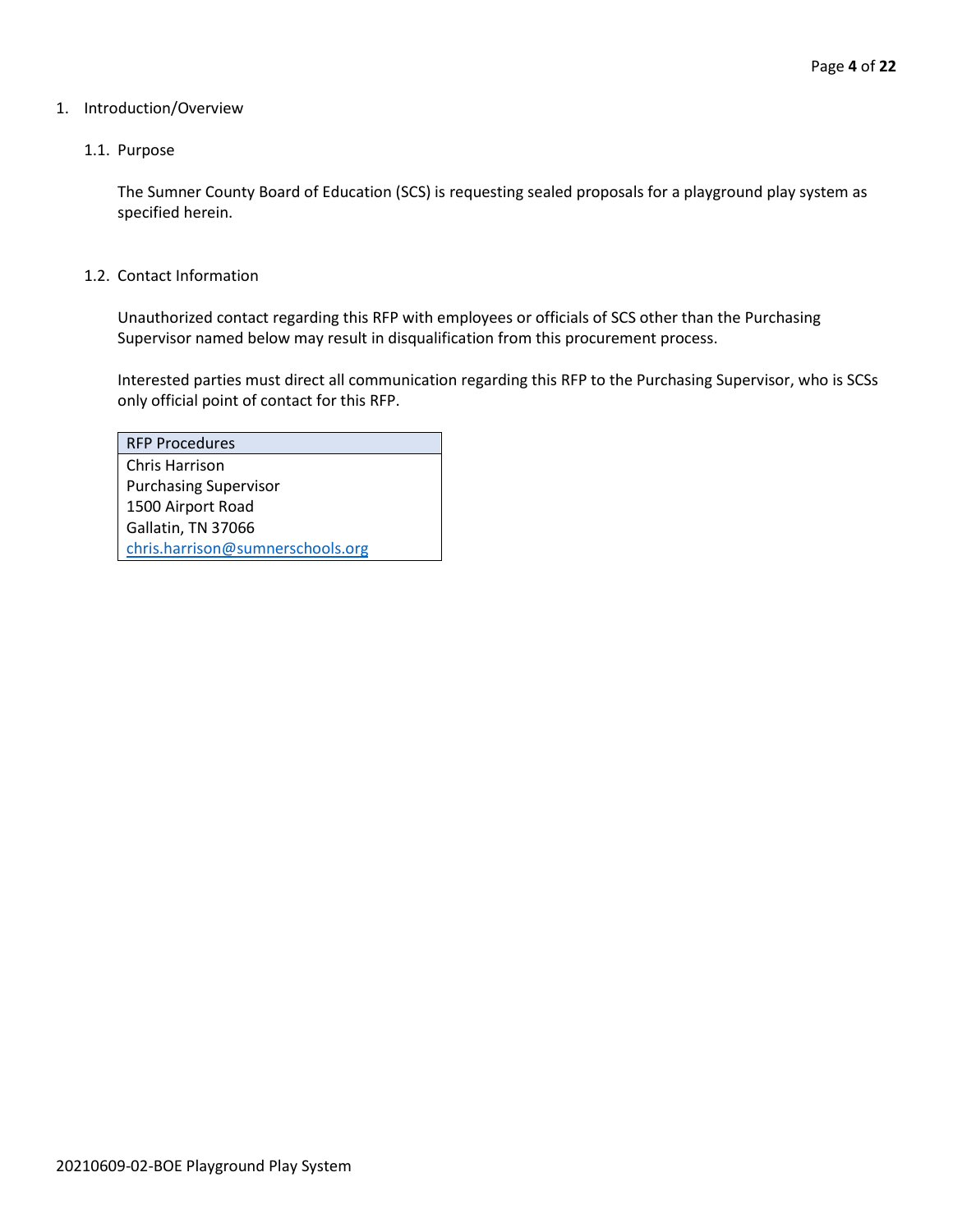#### 2. Requirements

#### 2.1. Scope of Work / Specifications

The modular unit must meet the following minimum specifications:

- Minimum of thirteen (13) elevated events
	- $\circ$  All components must interconnect to form one modular unit. The components shall not be free standing.
- Rated for ages  $5 12$
- Design, Materials and Workmanship: Must be equal to or better than the SportsPlay Katherine Modular Play Unit 911-229.
- A sample layout in included for reference. ATTACHMENT "A"
- Warranty: Include information for what is covered, the duration and any limitations.
- The vendor must indicate the specific Brand, Model Number and Feature included on the equipment submitted for consideration. Include any product literature or information.

Installation:

- The Contractor must provide all tools, transportation, services, supervision, materials and equipment necessary for and incidental to satisfactory completion of required work in compliance with all codes, ordinances, rules, regulations, order and other legal requirements of public authorities which bear on performance of the required work.
- The Contractor shall be responsible for delivery and staging of equipment. SCS shall bear no responsibility for meeting deliveries or for loss of materials at the jobsite.
- The Contractor shall strictly follow all instructions from the manufacturer when assembling and installing equipment.
- The Contractor shall employ the services of a Certified Playground Inspector to provide a thorough inspection of the equipment prior to use by students. Documentation for the Certified Playground Inspector must be included with the bid documents.
- While digging, the Contractor may encounter rock during the installation process. SCS will allow the Contractor to submit a Change Order for additional cost related to rock removal. Blasting is strictly prohibited.
- The Contractor shall coordinate the installation with SCS Maintenance Personnel to determine suitability of the location and to determine if any underground utilities are present.
- The Contractor shall provide clearly visible warning and directional signs, barricades, and general protection of persons from all hazards created during the installation process.

Contract Term:

• The term of this contract shall be July 1, 2021 – June 30, 2022. SCS reserves the right to extend the contract for an additional three, one-year terms. SCS shall accept vendor requests for a price increase at the time of contract renewal. All extensions are subject to approval by both parties.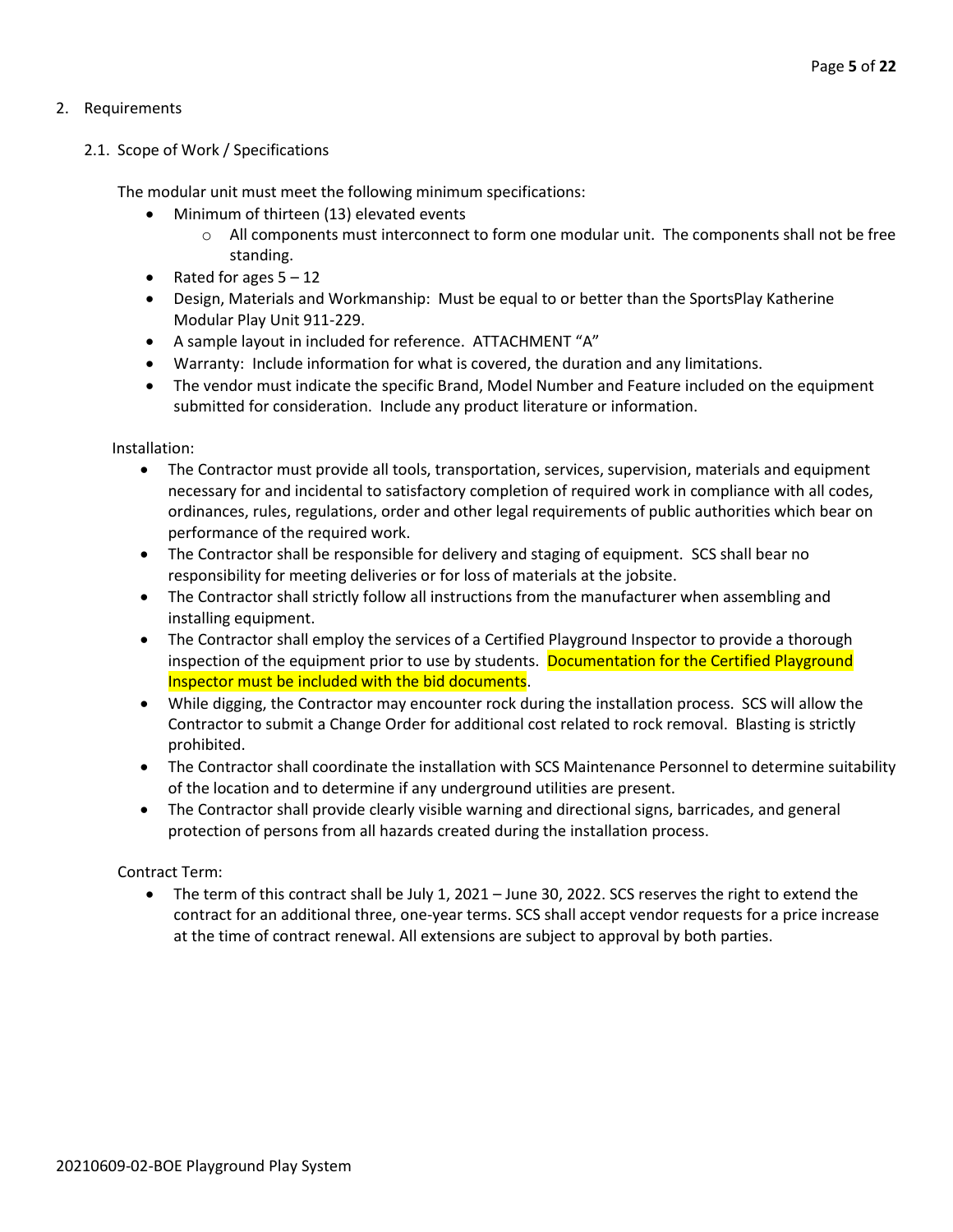#### ATTACHMENT "A"



- 2.2. Standard Contractor Obligations
	- Shall provide and obtain all necessary materials, equipment and labor to perform all items listed in the Scope of Work.
	- Shall provide and obtain all necessary permits and schedule all necessary inspections with Local, County, etc. agencies as required by law.
	- Shall dispose of all generated waste materials in compliance with all Local, State and Federal guidelines, regulations and requirements.
	- Shall have property trained and experienced staff to facilitate the services specified in the Scope of Work. If applicable, the Contractor shall provide documentation that staff has received the manufacturers' certification to complete the services specified in the Statement of Work.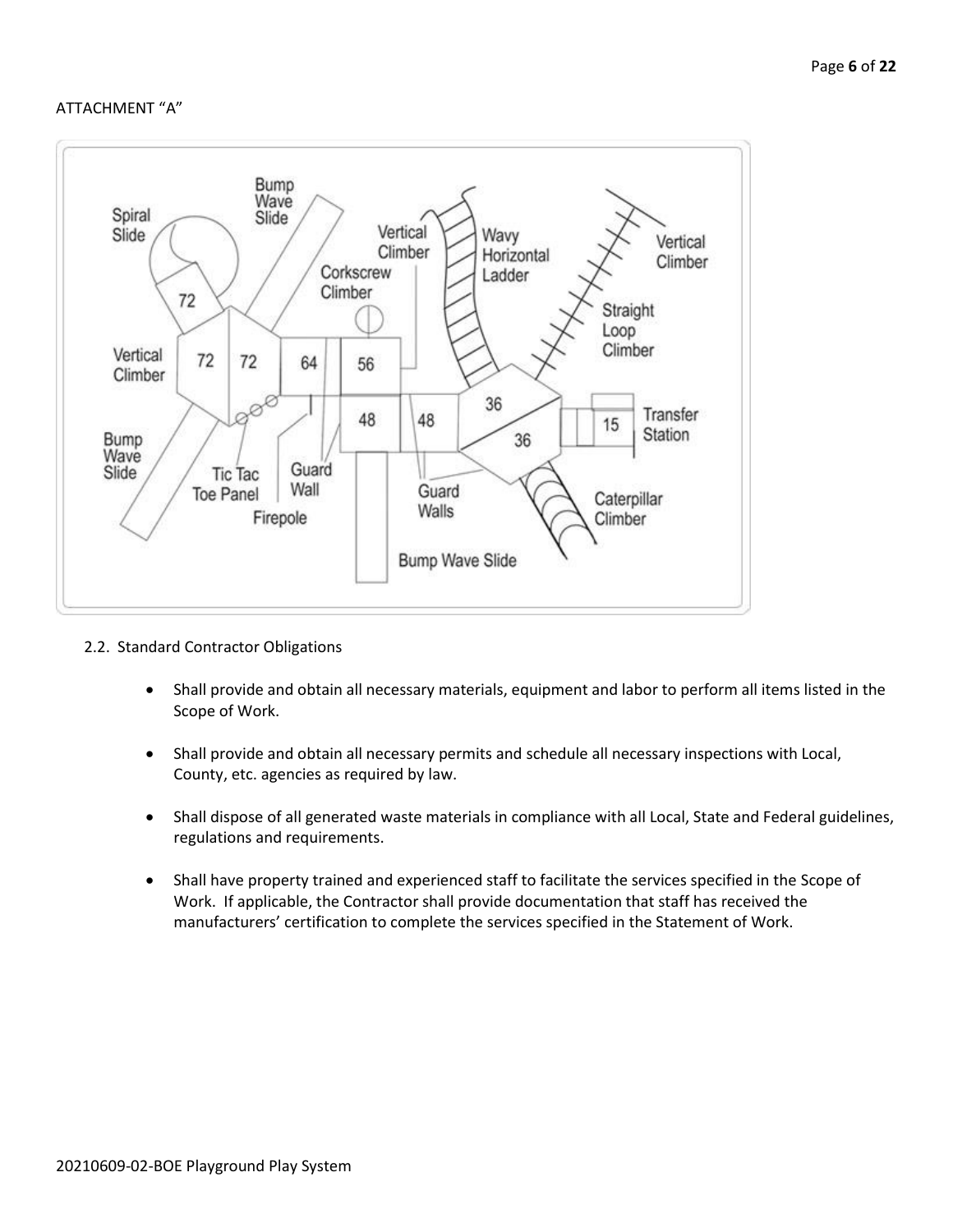- 3. Source Selection and Contract Award
	- Award(s), if made, will be made to the Responsive and Responsible proposer(s) whose proposal is most advantageous to SCS, taking into consideration price and the other evaluation criteria set forth in the RFP.
		- o General Criteria to be determined "Responsive"
			- Does the proposal include all required information, included completed attachment forms and affidavits?
			- Was the proposal delivered on or before the stated deadline? Did it include the required number of copies (hard & electronic)?
		- o General Criteria to be determined "Responsible"
			- Does the Proposer demonstrate an understanding of SCSs needs and proposed approach to the project?
			- Does the Proposer possess the ability, capacity, skill and financial resources to provide the service?
			- Can the Proposer take upon itself the responsibilities set forth in the RFP and produce the required outcomes in a timely fashion?
			- **■** Does the Proposer have the character, integrity, reputation, judgement, experience and efficiency required for the project?
	- SCS reserves the right to enter into discussions with Proposers which have submitted proposals determined to be reasonably like of being considered for selection to assure a full understanding of and responsiveness to the RFP requirements. Every effort shall be afforded to assure fair and equal treatment with respect to the opportunity for discussion and/or revision of their respective proposals.
	- Upon mutual agreement by both parties, SCS shall grant the right to extend the terms, conditions and prices of contract(s) awarded from this RFP to other Institutions (such as State, Local and/or Public Agencies) who express an interest in participating in any contract that results from this RFP. Each of the "piggyback" Institutions will issue their own purchasing documents for purchase of the goods/services. Proposer agrees that SCS shall bear no responsibility or liability for any agreements between Proposer and the other Institution(s) who desire to exercise this option.
	- Contractors awarded construction projects for the improvement of real property will be required to provide the following:
		- o Signed AIA Document
		- o Retainage Account Agreement & Evidence of Open Account (per Tenn. Code Ann. § 66-34-104)
		- o Payment and Performance Bonds
		- o Certificate of Liability Insurance
		- o Sumner County Business License
		- o Current Copy of W9
- 4. Schedule of Events

| <b>RFP Issued</b>              | May 27, 2021                       |
|--------------------------------|------------------------------------|
| <b>RFP Submission DEADLINE</b> | June 9, 2021 @ 10:30 am Local Time |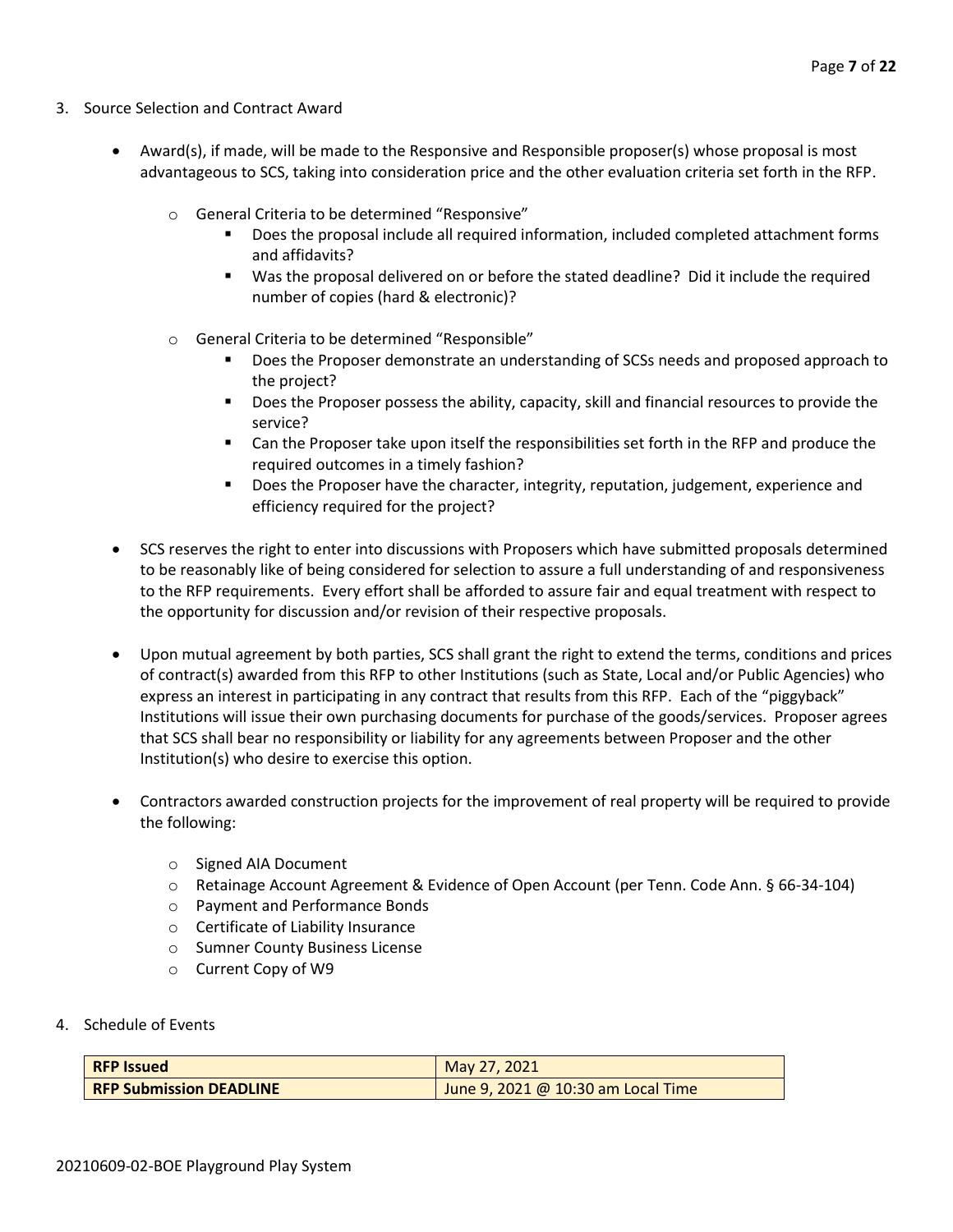#### 5. Instructions for Proposal

#### 5.1. Required Forms

- Proposer must complete and submit the Attachments in Section 6. Attachments may be omitted depending on the RFP requirements. Refer to the Table of Contents for omitted Attachments.
- Evidence of a valid State of Tennessee Business License and/or Sumner County Business License.
- For all vendors with annual purchases in excess of \$50,000; a Sumner County Business License must be on file with the SCS Finance Department. Evidence of the license must be provided within ten (10) working days following notification of award; otherwise, SCS may rescind its acceptance of the Proposer's proposal.
- Copy of State of Tennessee License (if applicable) in respective field.
- If applicable, the Proposer must include a copy of the contract(s) the Proposer will submit to be signed.

#### 5.2. New Vendors

- To comply with Internal Revenue Service requirements, all vendors who perform any type of service are required to have a current IRS Form W-9 on file with the SCS Finance Department. It is a mandatory requirement to complete the IRS Form W-9 (Attachment 6.9) included in this RFP.
- To comply with the **Tennessee Lawful Employment Act (50-1-702 and 50-1-703)**, non-employees (individuals paid directly by the employer in exchange for the individual's labor or services) must have on file one (1) of the following documents:
	- o A valid Tennessee driver's license or photo identification;
	- $\circ$  A valid driver's license or photo identification from another state where the license requirements are at least as strict as those in Tennessee;
	- o A birth certificate issued by a U.S. state, jurisdiction or territory;
	- o A U.S. government issued certified birth certificate;
	- o A valid, unexpired U.S. passport;
	- o A U.S. certificate of birth abroad (DS-1350 or FS-545)
	- o A report of birth abroad of a U.S. citizen (FS-240);
	- o A certificate of citizenship (N560 or N561);
	- o A certificate of naturalization (N550, N570 or N578);
	- o A U.S citizen identification card (I-197 or I-179); or
	- $\circ$  Valid alien registration documentation or other proof of current immigration registration recognized by the United States Department of Homeland Security that contains the individual's complete legal name and current alien admission number or alien file number (or numbers if the individual has more than one number).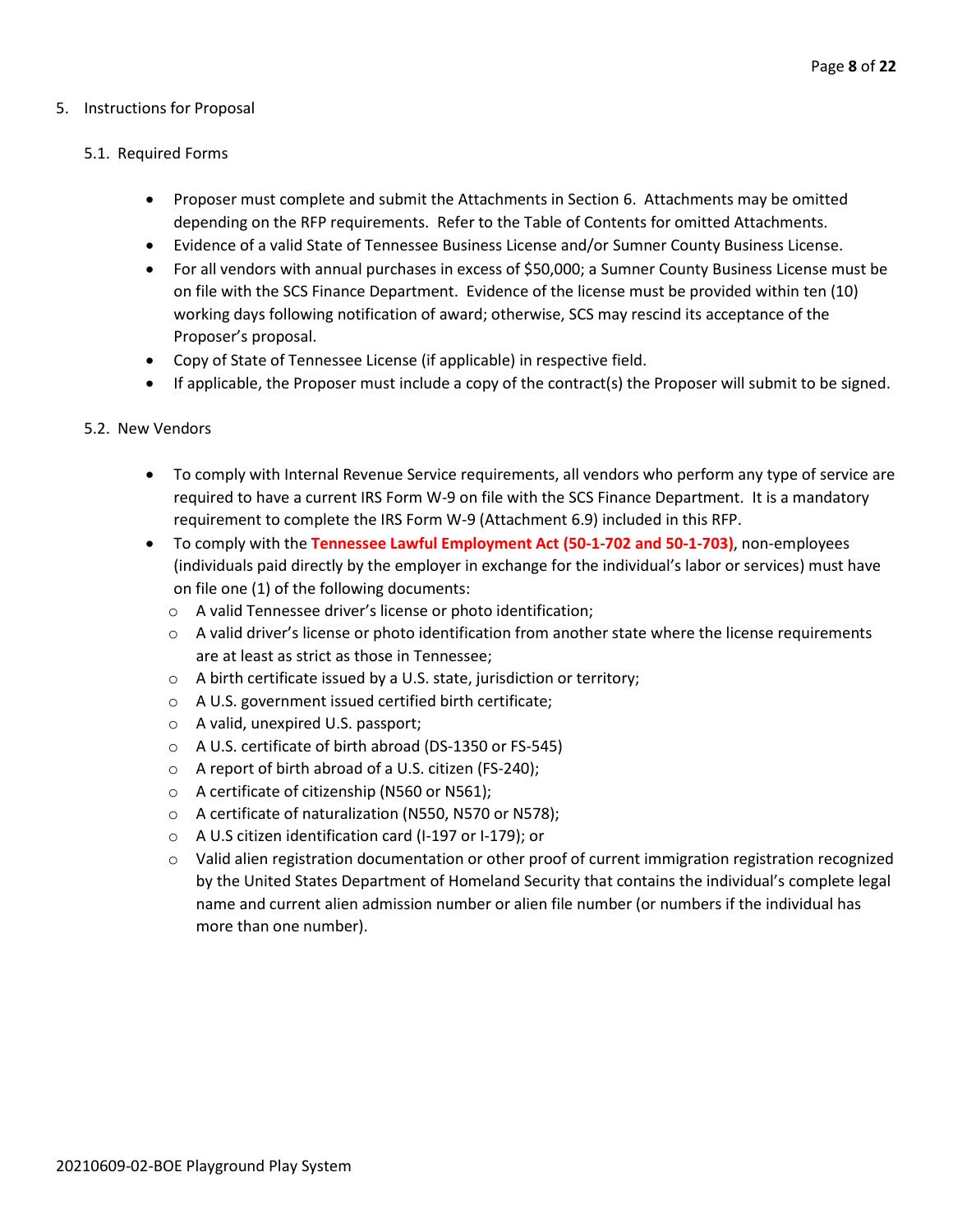#### 5.3. Acknowledgement of Insurance Requirements

By submitting a proposal, Proposer acknowledges that it has read and understands the insurance requirements for the proposal. The Proposer who may have employees, contractors, subcontractors or agents working on SCS properties shall carry current certificates for general and professional liability insurance and for workers' compensation as indicated below. The owner or Principal of each Proposer must also be insured by workers' compensation if they perform any of the services on SCS properties. There will be no exceptions to the insurance requirement. Proposer also understands that the evidence of required insurance must be submitted within fifteen (15) working days following notification of its offer being accepted; otherwise, SCS may rescind its acceptance of the Proposers proposal.

#### • **General Liability**

| <b>General Aggregate</b> | \$2,000,000 |
|--------------------------|-------------|
| Each Occurrence          | \$1,000,000 |

#### • **Workers Compensation**

| <b>Workers Compensation</b> | <b>Tennessee Statutory Limits</b> |
|-----------------------------|-----------------------------------|
| <b>Employer's Liability</b> | \$500,000                         |

#### 5.4. Clarification and Interpretation of RFP

The words "must" and "shall" in the RFP indicate mandatory requirements. Taking exception to any mandatory requirement shall be considered grounds for rejection. There are other requirements that SCS considers important but not mandatory. It is important to respond in a concise manner to each section and submit an itemized list of all exceptions.

#### 5.5. Proposal Package

The package containing the proposal must be sealed and clearly marked on the outside of the package:

#### **"20210609-02-BOE Playground Play System" DO NOT OPEN**

All sealed proposals packages must include all of the following. Any sealed proposals are subject to rejection as non-conforming if any applicable item is not included.

- One (1) Complete Original
- Original Signature on Original Proposal. NO copied or digital signatures.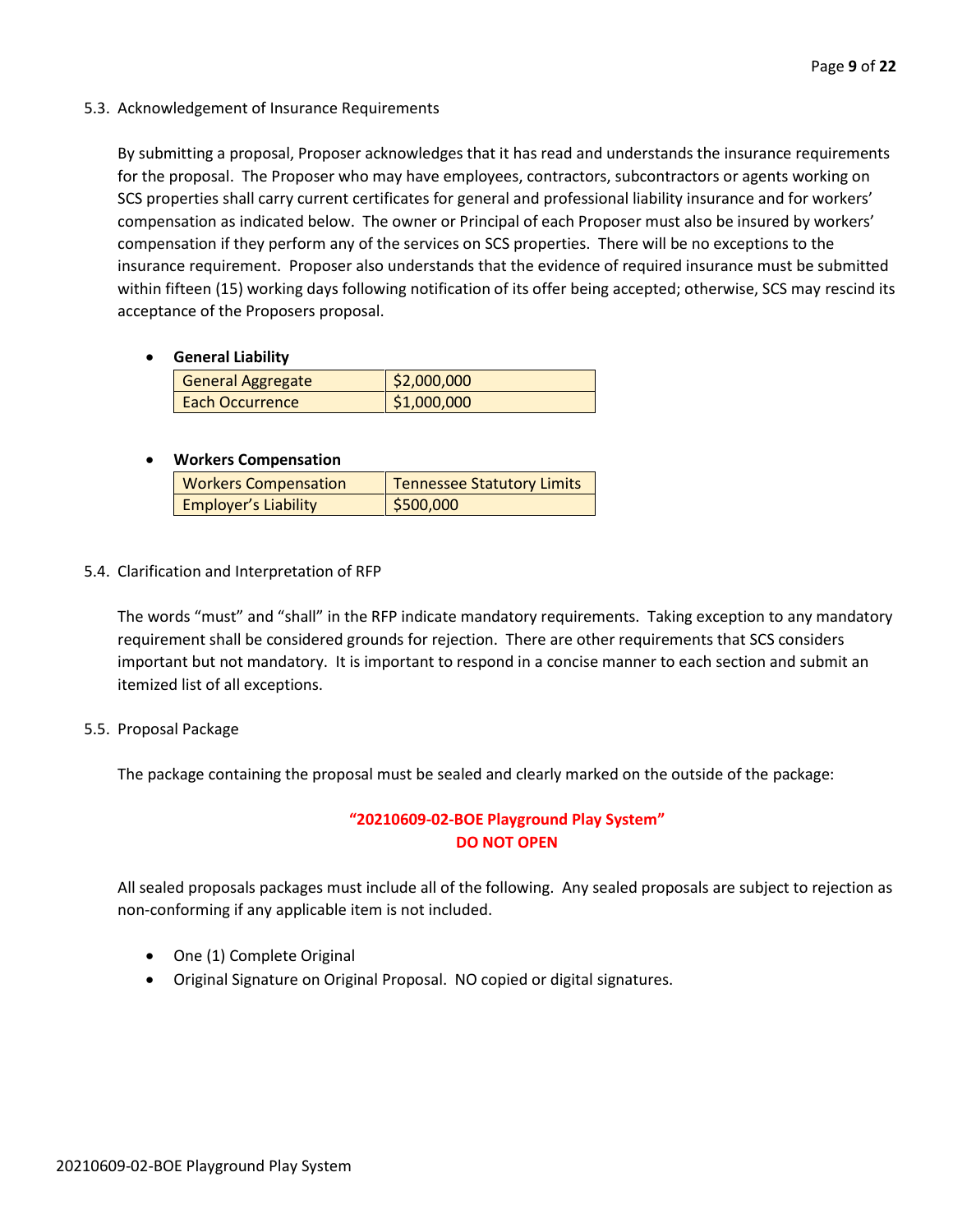#### The outside of the proposal package must be labeled as follows (if applicable) per **T.C.A § 62-6-119**:

- 1. The name, license number, expiration date thereof, and license classification of the contractor applying to bid for the prime contract;
- 2. The name, license number, expiration date thereof, and license classification of the contractor applying to bid for the masonry contract where the total cost of the materials and labor for the masonry portion of the construction project exceeds one hundred thousand dollars (\$100,000);
- 3. The name, license number, expiration date thereof, and license classification of the contractor applying to bid for the electrical, plumbing, heating, ventilation, or air conditioning contracts except when such contractor's portion of the construction project is less than twenty-five thousand dollars (\$25,000);
- 4. For each vertical closed loop geothermal heating and cooling project, the company name, department of environment and conservation license number, classification (G, L or G,L) and the expiration date, except when the geothermal portion of the construction project is in an amount less than twenty-five thousand dollars (\$25,000);
- 5. Prime contractor bidders who are to perform the masonry portion of the construction project which exceeds one hundred thousand dollars (\$100,000), materials and labor, the electrical, plumbing, heating, ventilation or air conditioning or the geothermal heating and cooling must be so designated; and
- 6. Only one (1) contractor in each of the classifications listed above shall be written on the bid envelope.

Failure of any bidder to furnish the required information shall void such bid and such bid shall not be considered.

#### 5.6. Delivery of Proposals

Sealed proposals will be accepted until **June 9, 2021 @ 10:30 am Local Time**. Proposals received after that time will be deemed invalid. Vendors mailing proposal packages must allow sufficient time to ensure receipt of their package by the time specified. SCS shall not accept proposals via electronic transmission such as email, fax, etc. There will be no exceptions. Proposals will be opened and read aloud. The reading of the bids will begin at **10:30 am Local Time**.

Due to the nature of deliveries to the SCS Support Services Facility by carriers such as UPS, FedEx and such like; the proposal package will be accepted if the date and time on the delivery confirmation are indicated to be on or before the Proposal Deadline.

Delivery Address: Sumner County Board of Education Attn: Purchasing Supervisor 1500 Airport Road Gallatin, TN 37066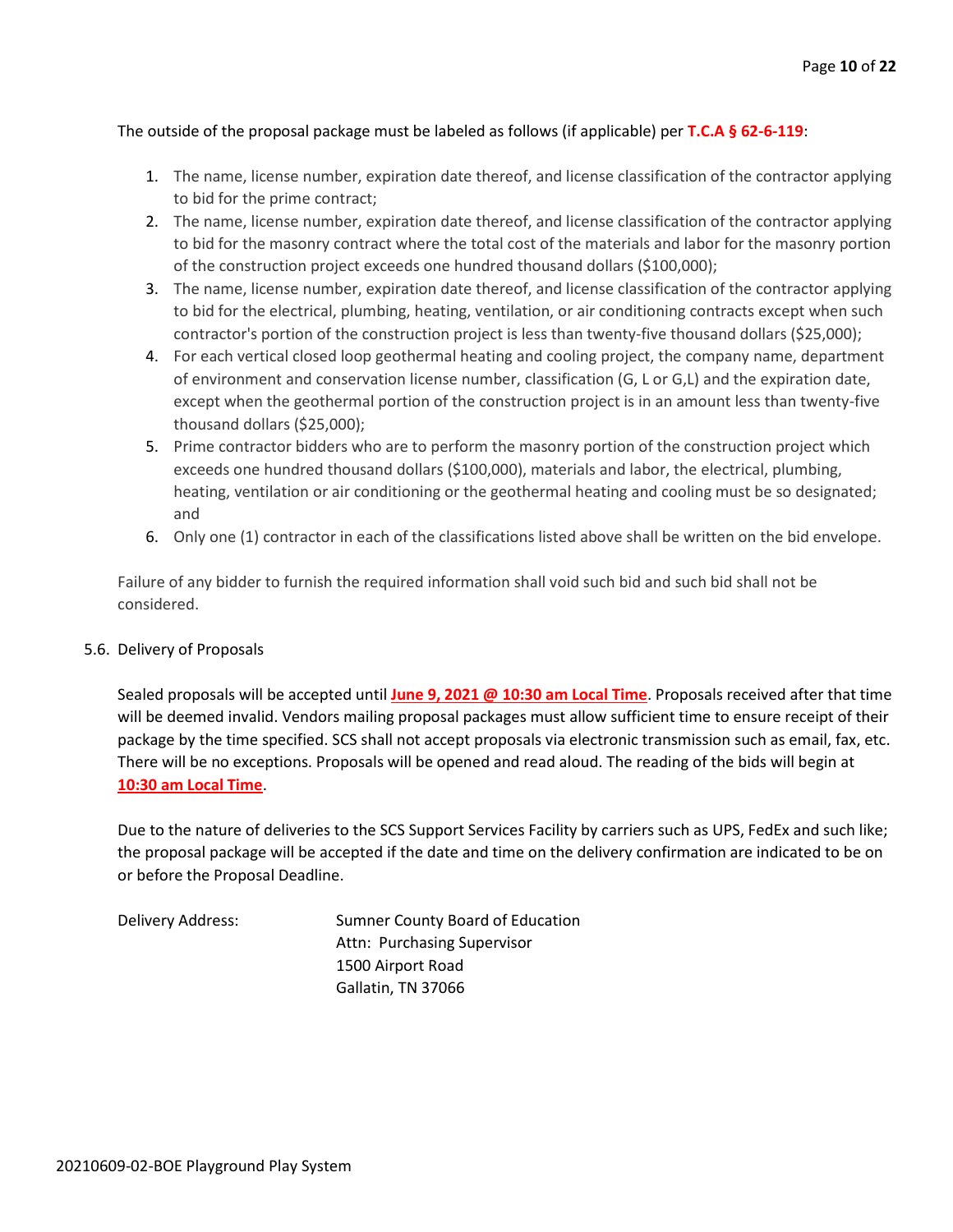#### 5.7. Evaluation of Proposals

The SCS Purchasing Supervisor will first examine the proposals to reject those that are clearly non-responsive to the stated requirements. Proposers who are determined to be non-responsive and/or non-responsible will be notified of this determination.

The evaluation process will include the following factors:

- Company Experience and Qualifications
	- o The nature and scope of the Proposers business.
	- $\circ$  The number of years the Proposer has been licensed to do business.
	- $\circ$  The number of years the Proposer has been providing the requested services.
	- o How many similarly sized or larger K-12 clients have you contract with?
- Compensation/Price Data
	- o Address all costs associated with performance of the contracted services.
- Past Performance and References
	- $\circ$  Provided a minimum of three (3) client references for similar projects in size and scope successfully completed by Proposer within the last three (3) years. Attachment 6.3.
	- $\circ$  SCS may also consider other sources of pertinent past performance information, including the districts own experience with the Proposer.
- 5.8. Request for Clarification of Proposals

Requests for clarification of proposals shall be distributed by the Purchasing Supervisor in writing (or email).

#### 5.9. Protests

In the event that any interested party finds any part of the listed specifications, terms or conditions to be discrepant, incomplete or otherwise questionable in any respect; it shall be the responsibility of the concerned party to notify the SCS Purchasing Office of such matters immediately upon receipt of the RFP. All notifications must be sent to the Purchasing Supervisor via email at [purchasing@sumnerschools.org.](mailto:purchasing@sumnerschools.org)

Any actual or prospective Proposer who is aggrieved in connection with the RFP or award of a contract may protest to the Purchasing Supervisor and/or the Sumner County Board of Education at its regularly scheduled meeting.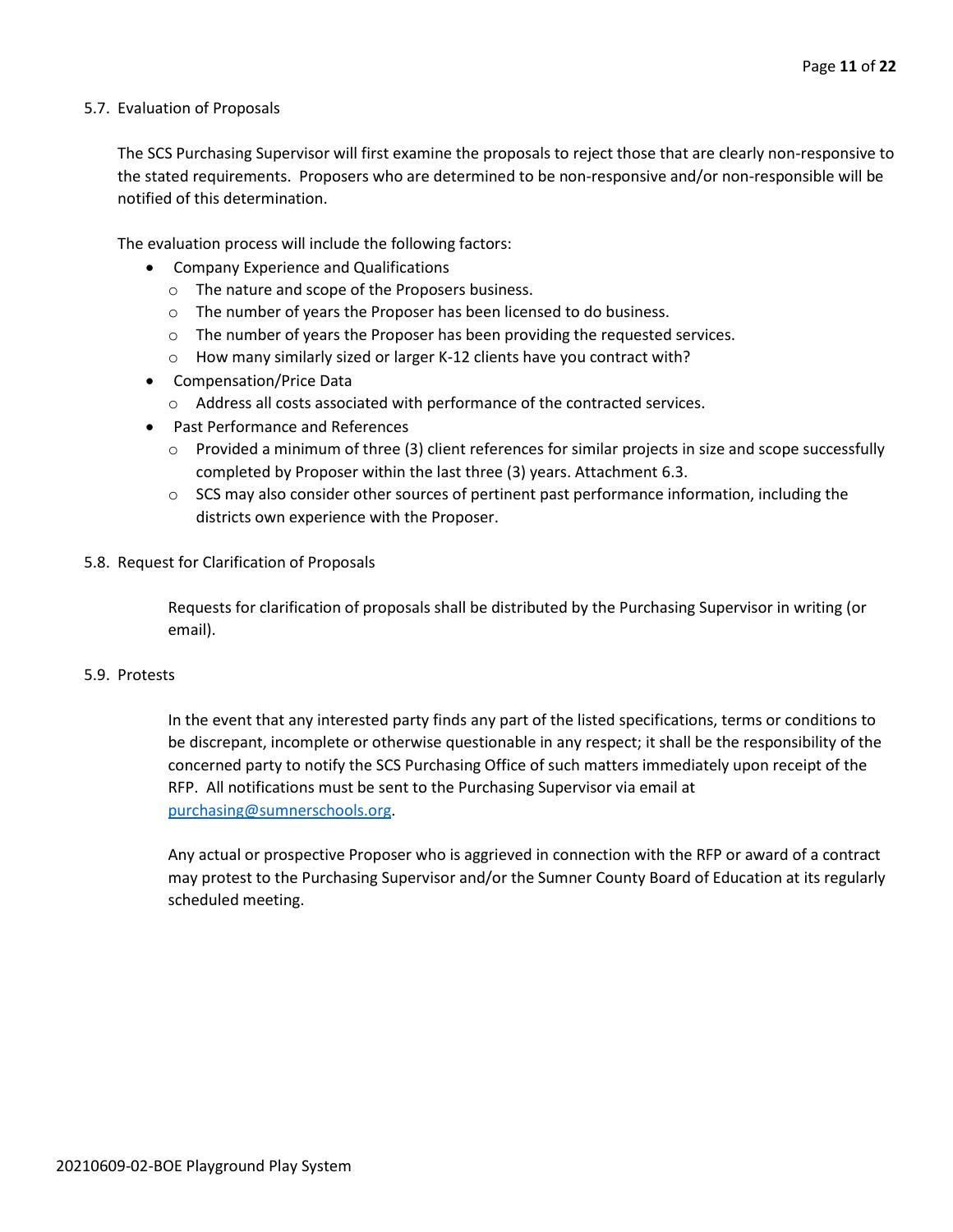#### **ATTACHMENT 6.1 - Contact Information**

| <b>Company Legal Name:</b>                 |          |  |
|--------------------------------------------|----------|--|
| <b>Company Official Address:</b>           |          |  |
|                                            |          |  |
| Company Web Site (URL):                    |          |  |
|                                            |          |  |
|                                            |          |  |
| Contact Person for project administration: |          |  |
|                                            |          |  |
|                                            |          |  |
|                                            |          |  |
|                                            | (office) |  |
|                                            |          |  |
|                                            | (mobile) |  |
|                                            |          |  |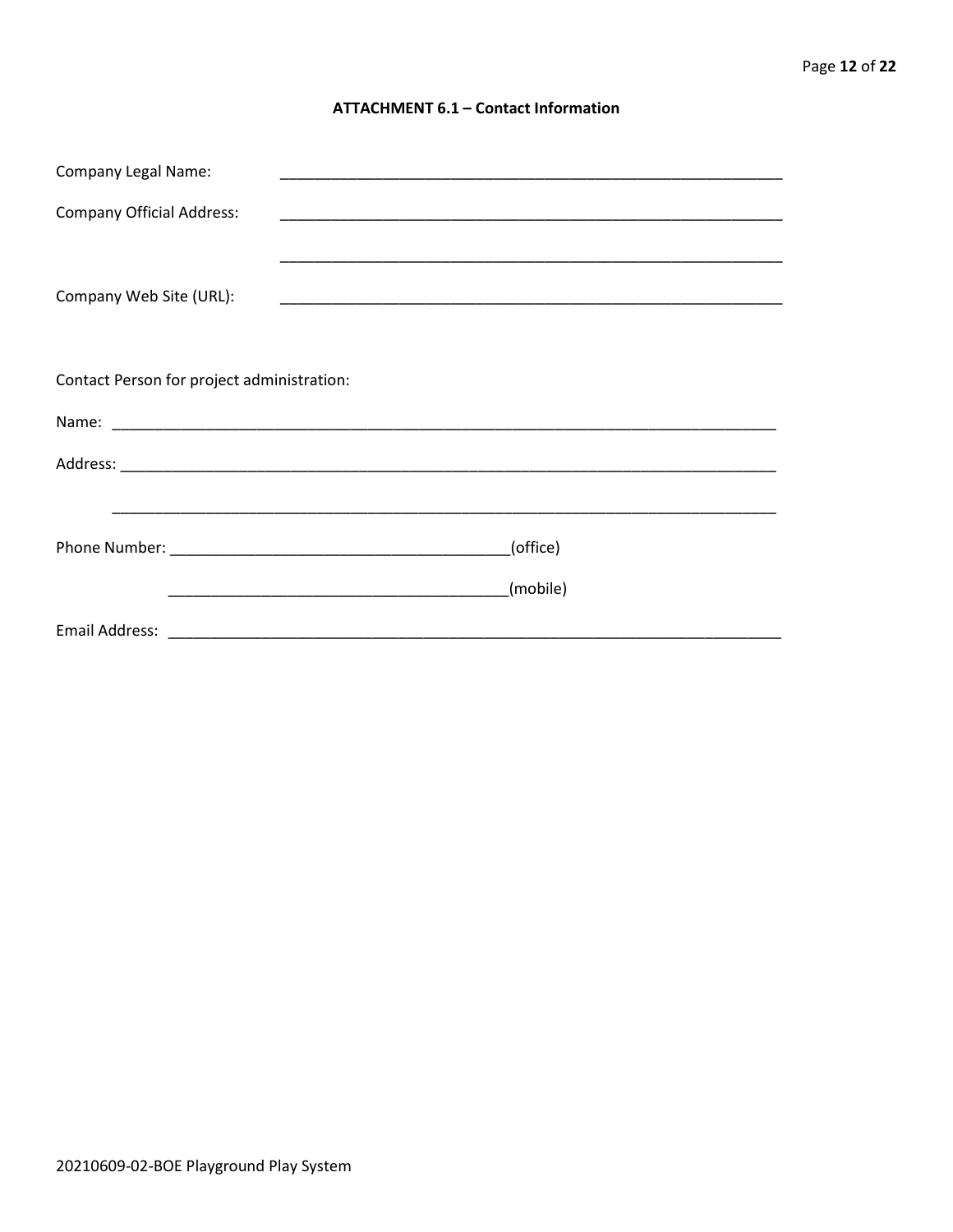

Attn: Purchasing Supervisor 1500 Airport Road Gallatin, TN 37066

**ATTACHMENT 6.2 – Bid Form/Certification**

Date

| <b>DESCRIPTION</b>                 | <b>UNIT COST</b> |
|------------------------------------|------------------|
| Modular Play Unit<br>Manufacturer: |                  |
| Model No:                          |                  |

By checking this box, Proposer agrees that SCS reserves the right to extend the terms, conditions and prices of this contract to other Institutions (such as State, Local and/or Public Agencies) who express an interest in participating in any contract that results from this RFP. Each of the piggyback Institutions will issue their own purchasing documents for the goods/service. Proposer agrees that SCS shall bear no responsibility or liability for any agreements between Proposer and the other Institution(s) who desire to exercise this option.

By Signing below, Proposer certifies they have carefully examined all instructions, requirements, specifications, terms and conditions of the RFP and certifies:

- It is a reputable company regularly engaged in providing goods and/or services necessary to meet the requirements, specifications, terms and conditions of the RFP.
- All statements, information and representations prepared and submitted in response to the RFP are current, complete, true and accurate. Proposer acknowledges that the Sumner County Board of Education (SCS) will rely on such statements, information and representations in selecting the successful proposer(s).
- That the prices quoted shall be SCSs pricing for the products and/or service.
- It shall be bound by all statements, representations, warranties and guarantees made in its proposal.
- Proposer acknowledges that the contract may be canceled if any conflict of interest or appearance of a conflict of interest is discovered by SCS, in its sole discretion.
- All purchase orders must be duly authorized and executed by SCS and subject to the terms and conditions of the RFP.

| Title        |
|--------------|
| Printed Name |
|              |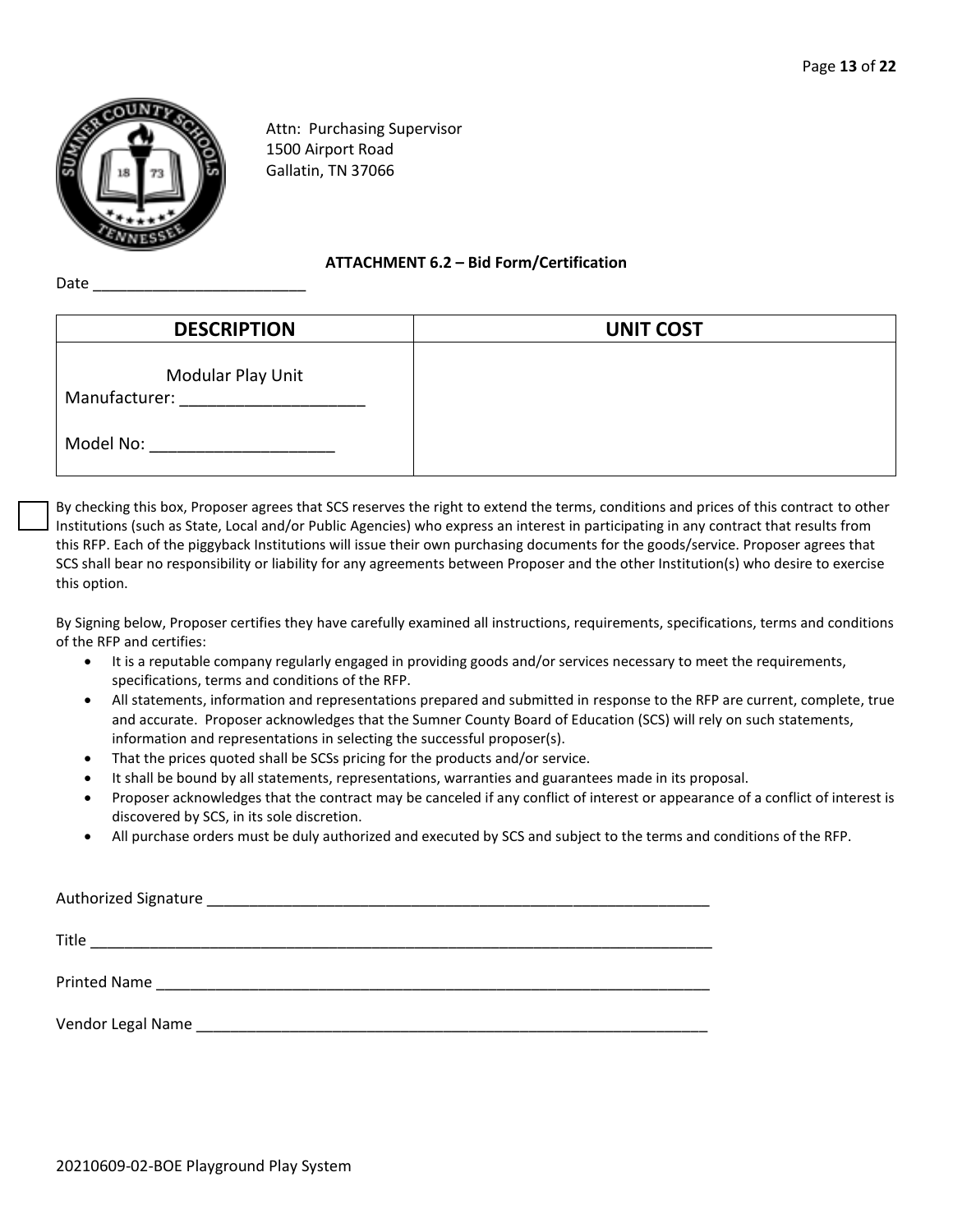#### **ATTACHMENT 6.3 - References**

| 1. |                           |  |
|----|---------------------------|--|
|    |                           |  |
|    |                           |  |
|    |                           |  |
|    |                           |  |
|    |                           |  |
| 2. |                           |  |
|    |                           |  |
|    |                           |  |
|    |                           |  |
|    |                           |  |
|    |                           |  |
| 3. |                           |  |
|    |                           |  |
|    |                           |  |
|    |                           |  |
|    |                           |  |
|    |                           |  |
|    | 4. Project Name/Location: |  |
|    |                           |  |
|    |                           |  |
|    |                           |  |
|    |                           |  |
|    |                           |  |
|    |                           |  |

\*Proposers may copy this page and submit additional references.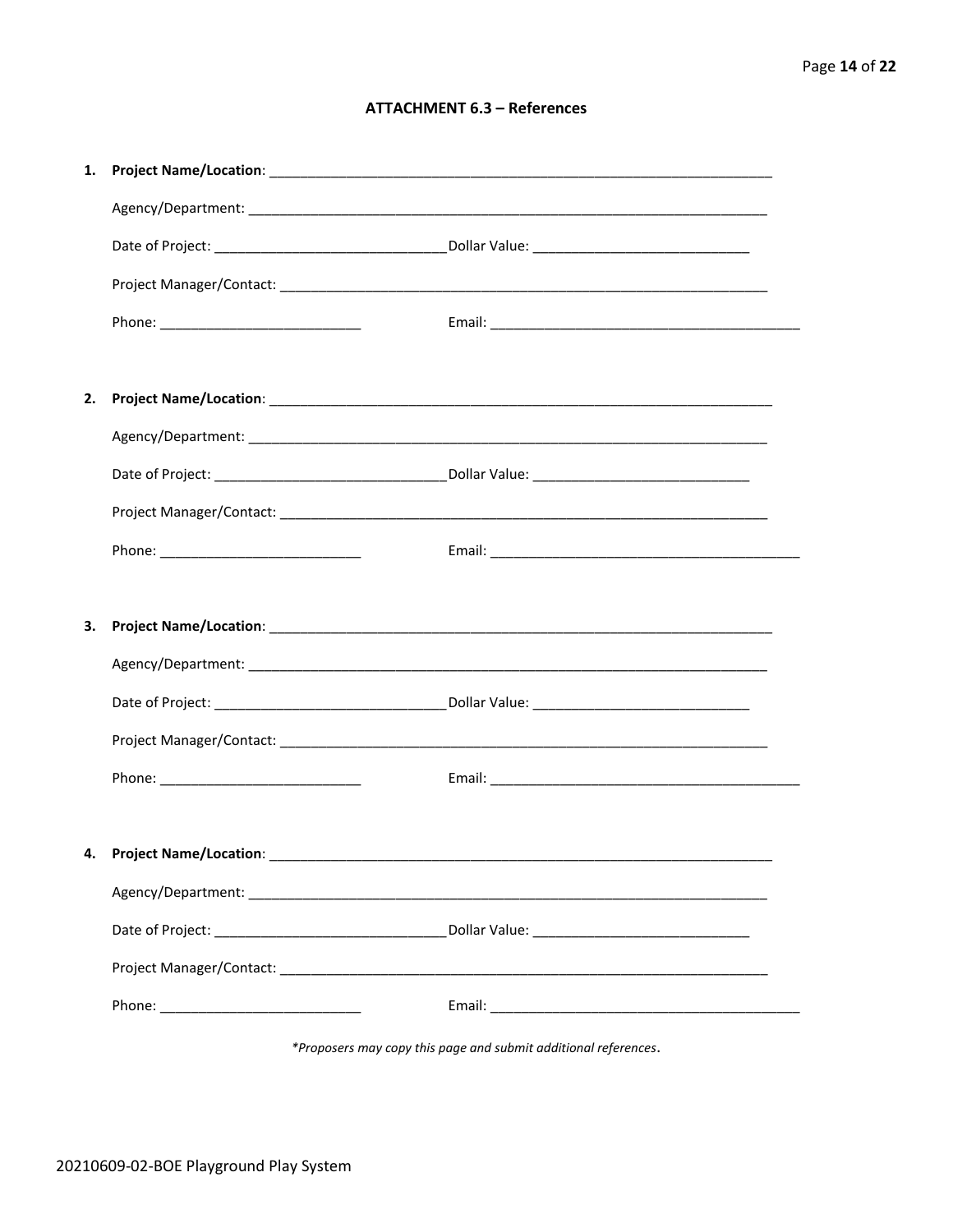#### **ATTACHMENT 6.4 – Certification of Non-Collusion & Debarment or Suspension**

The undersigned Proposer certifies that they are duly authorized to execute this contract, that this company, corporation, firm, partnership or individual has not prepared this proposal in collusion with any other respondent, and that the contents of this proposal as to prices, terms or conditions of said proposal have not been communicated by the undersigned nor by any employee or agent to any other person engaged in this type of business prior to the official opening of this proposal.

The undersigned Proposer certifies, to the best of its knowledge and belief, that it and its principals:

- Are not presently debarred, suspended, proposed for debarment, declared ineligible or voluntarily excluded from participation in transactions under federal non-procurement programs by any federal department or agency;
- Have not, within the three-year period preceding the proposal, had one or more public transactions (federal, state or local) terminated for cause or default; and
- Are not presently indicated or otherwise criminally or civilly charged by a government entity (federal, state or local) and have not, within the three-year period preceding the bid, been convicted or had a civil judgement rendered against it:
	- $\circ$  For the commission of fraud or a criminal offense in connection with obtaining, attempting to obtain or performing a public transaction (federal, state or local) or a procurement contract under such a public transaction;
	- $\circ$  For the violation of federal or state antitrust statutes, including those proscribing price fixing between competitors, the allocation of customers between competitors, or bid rigging; or
	- o For the commission of embezzlement, theft, forgery, bribery, falsification or destruction of records, making false statements, or receiving stolen property.

I understand that a false statement on this certification may be grounds for the rejection of this proposal or the termination of the award. In addition, under 18 U.S.C. 1001, a false statement may result in a fine of up to \$10,000 or imprisonment for up to five years, or both.

Company: \_\_\_\_\_\_\_\_\_\_\_\_\_\_\_\_\_\_\_\_\_\_\_\_\_\_\_\_\_\_\_\_\_\_\_\_\_\_\_\_\_\_\_\_\_\_\_\_\_\_\_\_\_\_\_\_\_\_\_\_\_\_\_\_\_\_\_\_\_\_\_\_\_\_\_\_

Respondent Signature: \_\_\_\_\_\_\_\_\_\_\_\_\_\_\_\_\_\_\_\_\_\_\_\_\_\_\_\_\_\_\_\_\_\_\_\_\_\_\_\_\_\_\_\_\_\_\_\_\_\_\_\_\_\_\_\_\_\_\_\_\_\_\_\_\_\_

Respondent (Print Name & Title): \_\_\_\_\_\_\_\_\_\_\_\_\_\_\_\_\_\_\_\_\_\_\_\_\_\_\_\_\_\_\_\_\_\_\_\_\_\_\_\_\_\_\_\_\_\_\_\_\_\_\_\_\_\_\_\_\_

Date: \_\_\_\_\_\_\_\_\_\_\_\_\_\_\_\_\_\_\_\_\_\_\_\_\_\_\_\_\_\_\_\_\_\_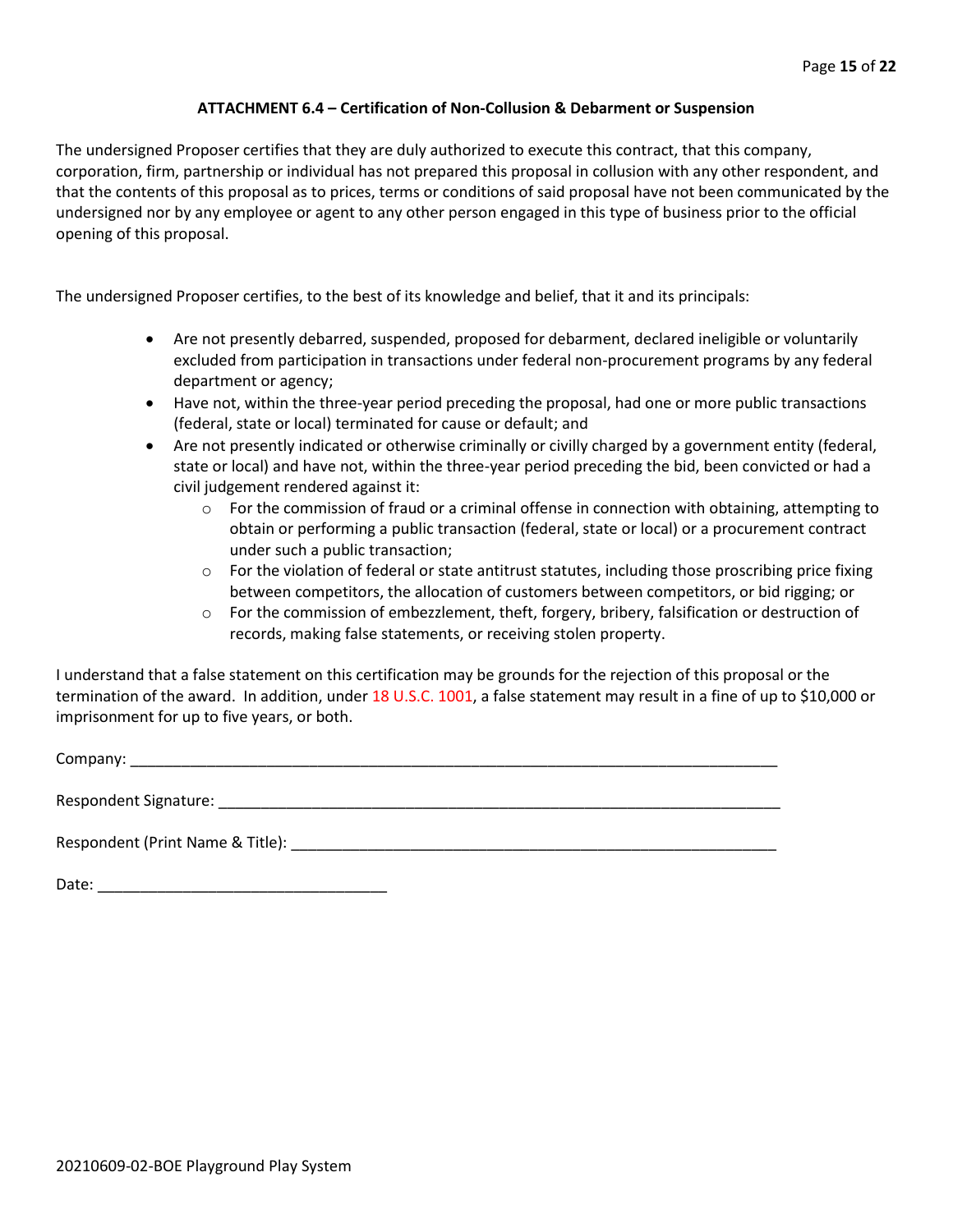#### **ATTACHMENT 6.5 – Attestation Re Personnel**

### **ATTESTATION RE PERSONNEL USED IN CONTRACT PERFORMANCE**

| CONTRACTOR LEGAL ENTITY NAME:                                          |  |
|------------------------------------------------------------------------|--|
| FEDERAL EMPLOYER IDENTIFICATION NUMBER:<br>(or Social Security Number) |  |

**The Contractor, identified above, does hereby attest, certify, warrant and assure that the Contractor shall not knowingly utilize the services of an illegal immigrant in the performance of this Contract and shall not knowingly utilize the services of any subcontractor who will utilize the services of an illegal immigrant in the performance of this Contract, T.C.A. § 12-3-309.**

SIGNATURE & DATE:

*NOTICE: This attestation MUST be signed by an individual empowered to contractually bind the Contractor.*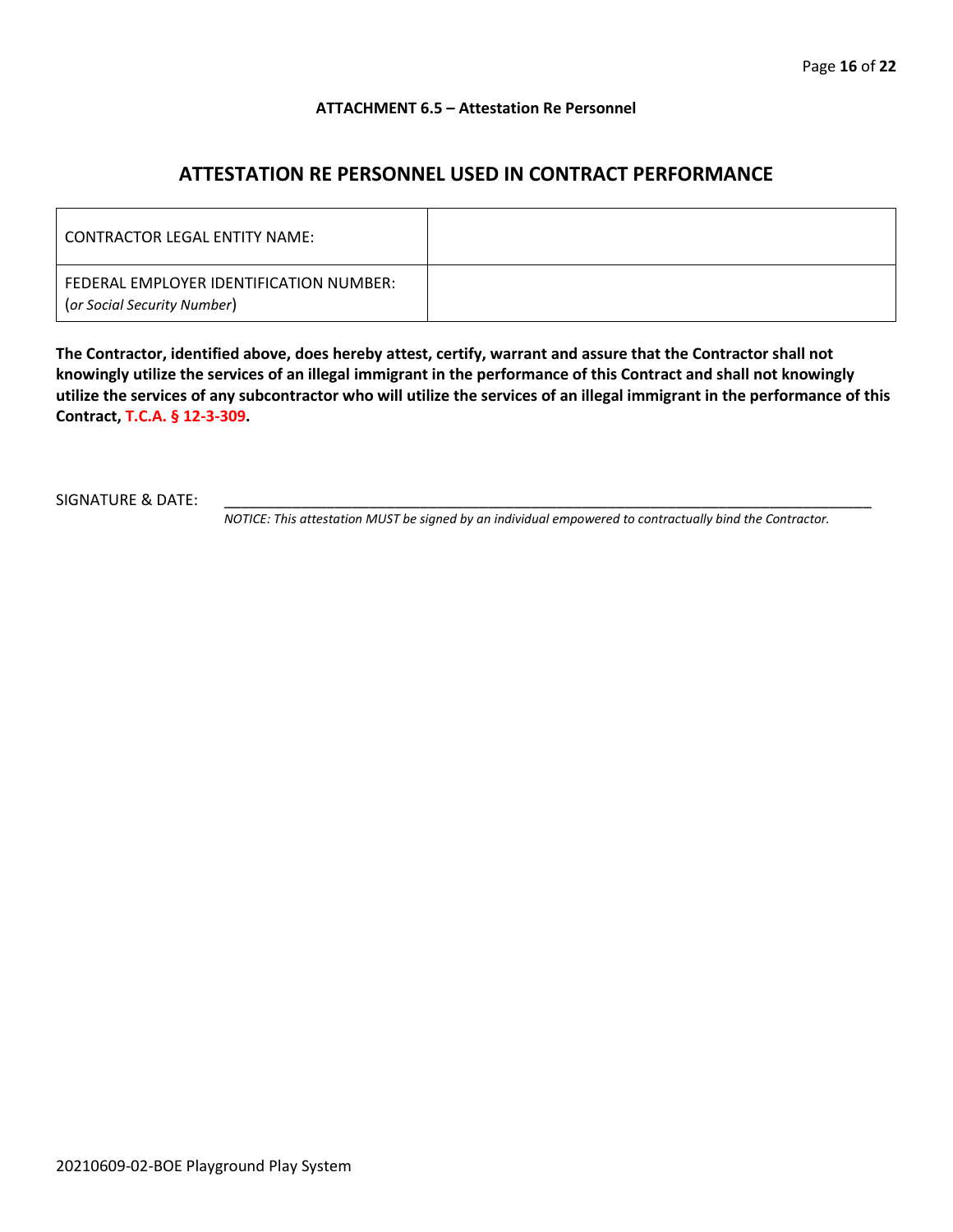#### **ATTACHMENT 6.6 – Drug Free Workplace Affidavit**

The Sumner County Board of Education is committed to maintaining a safe and productive work environment for its employees and to providing high quality service to its citizens. The goal of this policy is for Sumner County Board of Education employees and contractors to remain, or become and remain, drug-free. Abuse and dependency on alcohol and/or drugs can seriously affect the health of employees, contractors and citizens, jeopardize personal safety, impact the safety of others and impair job performance.

STATE OF

**COUNTY OF** \_\_\_\_\_\_\_\_\_\_\_\_\_\_\_\_\_\_\_\_\_\_\_\_\_\_\_\_\_\_\_\_\_

The undersigned, principal officer of

an employer of five (5) or more employees contracting with Sumner County Board of Education to provide goods or services, hereby states under oath as follows:

- 1. The undersigned is a principal officer of (hereinafter referred to as the "Company") and is duly authorized to execute this Affidavit on behalf of the Company.
- 2. The Company submits this Affidavit pursuant to **T.C.A. § 50-9-113**, which requires each employer with no less than five (5) employees receiving pay who contracts with the state and any local government to provide contracted services to submit an affidavit stating that such employer has a drug-free workplace program that complies with Title 50, Chapter 9 of the *Tennessee Code Annotated*.
- 3. The Company is in compliance with **T.C.A. § 50-9-113** and all applicable Federal Laws, Rules and Regulations requiring a drug-free workplace program.

Further affiant saith not.

| <b>Principal Officer:</b> |  |
|---------------------------|--|
|                           |  |
| <b>STATE OF</b>           |  |

**COUNTY OF** \_\_\_\_\_\_\_\_\_\_\_\_\_\_\_\_\_\_\_\_\_\_\_\_\_\_\_\_\_\_\_\_\_\_

Before me personally appeared \_\_\_\_\_\_\_\_\_\_\_\_\_\_\_\_\_\_\_\_\_\_\_\_\_\_\_\_\_\_\_\_\_\_\_\_\_\_\_\_\_\_\_\_\_\_\_\_\_\_\_\_\_\_\_\_\_\_\_\_\_\_, with whom I am personally acquainted (or proved to me on the basis of satisfactory evidence) and who acknowledged that such person executed the foregoing affidavit for the purposes therein contained.

Witness my hand and seal at office this \_\_\_\_\_\_\_\_\_\_\_\_\_ day of \_\_\_\_\_\_\_\_\_\_\_\_\_\_\_\_\_\_\_\_\_, 20\_\_\_\_.

\_\_\_\_\_\_\_\_\_\_\_\_\_\_\_\_\_\_\_\_\_\_\_\_\_\_\_\_\_\_\_\_\_\_\_\_\_\_\_\_\_\_\_\_\_\_\_\_ Notary Public

My commission expires: \_\_\_\_\_\_\_\_\_\_\_\_\_\_\_\_\_\_\_\_\_\_\_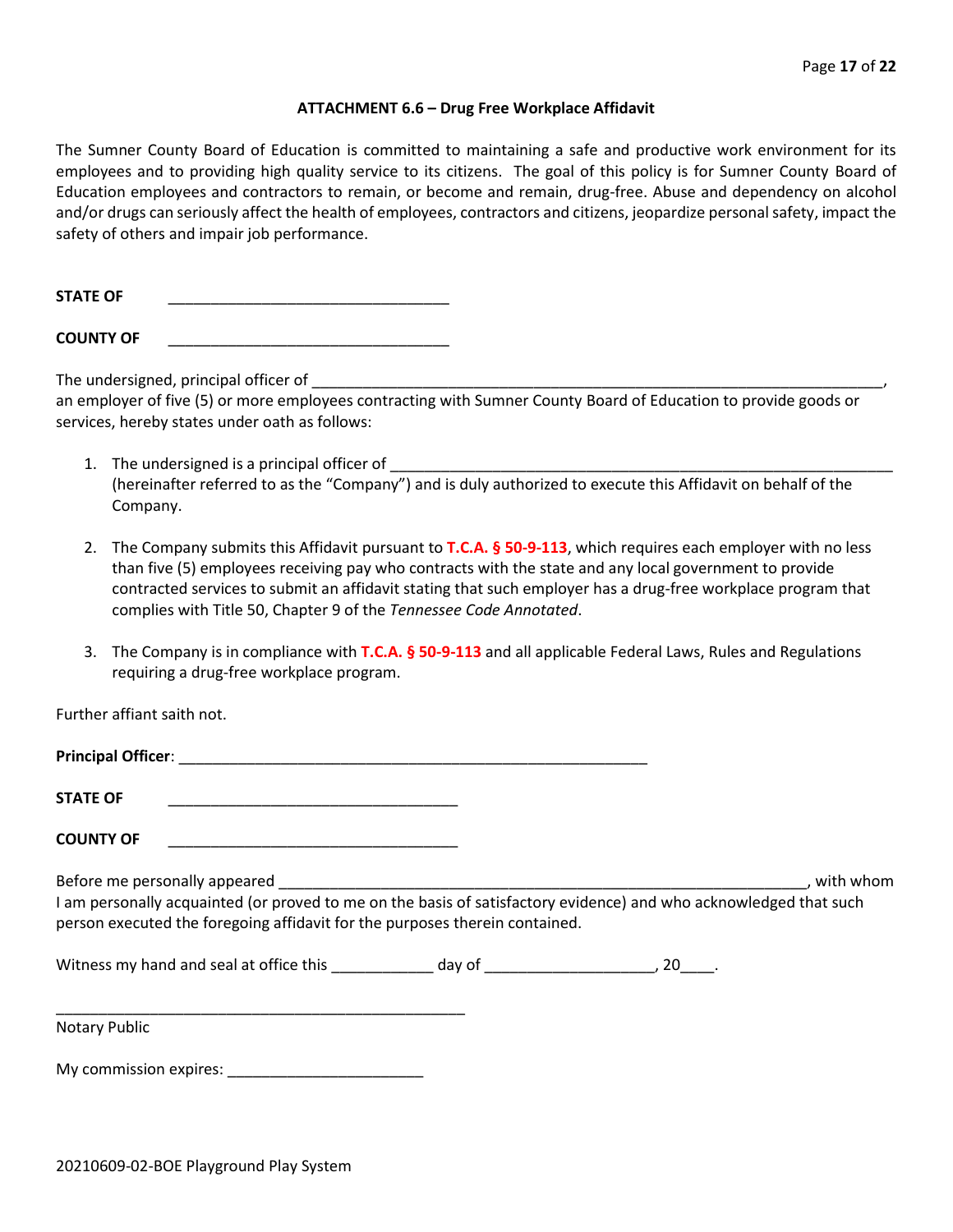#### **ATTACHMENT 6.7 – W9**

| N                                                                                                                                                                                                                                                                                                                                                                                                                                                                                                                                                                                                                                                        | <b>Request for Taxpayer</b><br>(Rev. December 2014)<br><b>Identification Number and Certification</b><br>Department of the Treasury<br>Internal Revenue Service<br>1 Name (as shown on your income tax return). Name is required on this line; do not leave this line blank.<br>2 Business name/disregarded entity name, if different from above                                                                                                                                                                                                                                                                                                                                   |                                                                                                                                                                  |                                                                                                                                                                                                               |  |  |  |                        |  | Give Form to the<br>requester. Do not<br>send to the IRS.                                                                                                                                                                                     |  |  |  |  |  |
|----------------------------------------------------------------------------------------------------------------------------------------------------------------------------------------------------------------------------------------------------------------------------------------------------------------------------------------------------------------------------------------------------------------------------------------------------------------------------------------------------------------------------------------------------------------------------------------------------------------------------------------------------------|------------------------------------------------------------------------------------------------------------------------------------------------------------------------------------------------------------------------------------------------------------------------------------------------------------------------------------------------------------------------------------------------------------------------------------------------------------------------------------------------------------------------------------------------------------------------------------------------------------------------------------------------------------------------------------|------------------------------------------------------------------------------------------------------------------------------------------------------------------|---------------------------------------------------------------------------------------------------------------------------------------------------------------------------------------------------------------|--|--|--|------------------------|--|-----------------------------------------------------------------------------------------------------------------------------------------------------------------------------------------------------------------------------------------------|--|--|--|--|--|
| Specific Instructions on page<br>Print or type<br>See                                                                                                                                                                                                                                                                                                                                                                                                                                                                                                                                                                                                    | 3 Check appropriate box for federal tax classification; check only one of the following seven boxes:<br>C Corporation<br>S Corporation Partnership<br>Trust/estate<br>Individual/sole proprietor or<br>single-member LLC<br>Limited liability company. Enter the tax classification (C=C corporation, S=S corporation, P=partnership) ▶<br>Note. For a single-member LLC that is disregarded, do not check LLC; check the appropriate box in the line above for<br>the tax classification of the single-member owner.<br>Other (see instructions) ▶<br>5 Address (number, street, and apt. or suite no.)<br>Requester's name and address (optional)<br>6 City, state, and ZIP code |                                                                                                                                                                  |                                                                                                                                                                                                               |  |  |  |                        |  | 4 Exemptions (codes apply only to<br>certain entities, not individuals; see<br>instructions on page 3):<br>Exempt payee code (if any)<br>Exemption from FATCA reporting<br>code (if any)<br>(Applies to accounts maintained outside the U.S.) |  |  |  |  |  |
|                                                                                                                                                                                                                                                                                                                                                                                                                                                                                                                                                                                                                                                          |                                                                                                                                                                                                                                                                                                                                                                                                                                                                                                                                                                                                                                                                                    | 7 List account number(s) here (optional)                                                                                                                         |                                                                                                                                                                                                               |  |  |  |                        |  |                                                                                                                                                                                                                                               |  |  |  |  |  |
| Part I                                                                                                                                                                                                                                                                                                                                                                                                                                                                                                                                                                                                                                                   |                                                                                                                                                                                                                                                                                                                                                                                                                                                                                                                                                                                                                                                                                    | <b>Taxpayer Identification Number (TIN)</b>                                                                                                                      |                                                                                                                                                                                                               |  |  |  |                        |  |                                                                                                                                                                                                                                               |  |  |  |  |  |
|                                                                                                                                                                                                                                                                                                                                                                                                                                                                                                                                                                                                                                                          |                                                                                                                                                                                                                                                                                                                                                                                                                                                                                                                                                                                                                                                                                    | Enter your TIN in the appropriate box. The TIN provided must match the name given on line 1 to avoid                                                             |                                                                                                                                                                                                               |  |  |  | Social security number |  |                                                                                                                                                                                                                                               |  |  |  |  |  |
| backup withholding. For individuals, this is generally your social security number (SSN). However, for a<br>resident alien, sole proprietor, or disregarded entity, see the Part I instructions on page 3. For other<br>entities, it is your employer identification number (EIN). If you do not have a number, see How to get a<br>TIN on page 3.                                                                                                                                                                                                                                                                                                       |                                                                                                                                                                                                                                                                                                                                                                                                                                                                                                                                                                                                                                                                                    |                                                                                                                                                                  | or                                                                                                                                                                                                            |  |  |  |                        |  |                                                                                                                                                                                                                                               |  |  |  |  |  |
| Note. If the account is in more than one name, see the instructions for line 1 and the chart on page 4 for<br>guidelines on whose number to enter.                                                                                                                                                                                                                                                                                                                                                                                                                                                                                                       |                                                                                                                                                                                                                                                                                                                                                                                                                                                                                                                                                                                                                                                                                    |                                                                                                                                                                  | Employer identification number<br>-                                                                                                                                                                           |  |  |  |                        |  |                                                                                                                                                                                                                                               |  |  |  |  |  |
| Part II                                                                                                                                                                                                                                                                                                                                                                                                                                                                                                                                                                                                                                                  | <b>Certification</b>                                                                                                                                                                                                                                                                                                                                                                                                                                                                                                                                                                                                                                                               |                                                                                                                                                                  |                                                                                                                                                                                                               |  |  |  |                        |  |                                                                                                                                                                                                                                               |  |  |  |  |  |
| Under penalties of perjury, I certify that:                                                                                                                                                                                                                                                                                                                                                                                                                                                                                                                                                                                                              |                                                                                                                                                                                                                                                                                                                                                                                                                                                                                                                                                                                                                                                                                    |                                                                                                                                                                  |                                                                                                                                                                                                               |  |  |  |                        |  |                                                                                                                                                                                                                                               |  |  |  |  |  |
| 1. The number shown on this form is my correct taxpayer identification number (or I am waiting for a number to be issued to me); and<br>2. I am not subject to backup withholding because: (a) I am exempt from backup withholding, or (b) I have not been notified by the Internal Revenue<br>Service (IRS) that I am subject to backup withholding as a result of a failure to report all interest or dividends, or (c) the IRS has notified me that I am<br>no longer subject to backup withholding; and                                                                                                                                              |                                                                                                                                                                                                                                                                                                                                                                                                                                                                                                                                                                                                                                                                                    |                                                                                                                                                                  |                                                                                                                                                                                                               |  |  |  |                        |  |                                                                                                                                                                                                                                               |  |  |  |  |  |
|                                                                                                                                                                                                                                                                                                                                                                                                                                                                                                                                                                                                                                                          |                                                                                                                                                                                                                                                                                                                                                                                                                                                                                                                                                                                                                                                                                    | 3. I am a U.S. citizen or other U.S. person (defined below); and                                                                                                 |                                                                                                                                                                                                               |  |  |  |                        |  |                                                                                                                                                                                                                                               |  |  |  |  |  |
|                                                                                                                                                                                                                                                                                                                                                                                                                                                                                                                                                                                                                                                          |                                                                                                                                                                                                                                                                                                                                                                                                                                                                                                                                                                                                                                                                                    | 4. The FATCA code(s) entered on this form (if any) indicating that I am exempt from FATCA reporting is correct.                                                  |                                                                                                                                                                                                               |  |  |  |                        |  |                                                                                                                                                                                                                                               |  |  |  |  |  |
| Certification instructions. You must cross out item 2 above if you have been notified by the IRS that you are currently subject to backup withholding<br>because you have failed to report all interest and dividends on your tax return. For real estate transactions, item 2 does not apply. For mortgage<br>interest paid, acquisition or abandonment of secured property, cancellation of debt, contributions to an individual retirement arrangement (IRA), and<br>generally, payments other than interest and dividends, you are not required to sign the certification, but you must provide your correct TIN. See the<br>instructions on page 3. |                                                                                                                                                                                                                                                                                                                                                                                                                                                                                                                                                                                                                                                                                    |                                                                                                                                                                  |                                                                                                                                                                                                               |  |  |  |                        |  |                                                                                                                                                                                                                                               |  |  |  |  |  |
| Sign<br>Here                                                                                                                                                                                                                                                                                                                                                                                                                                                                                                                                                                                                                                             | Signature of<br>U.S. person ▶                                                                                                                                                                                                                                                                                                                                                                                                                                                                                                                                                                                                                                                      | Date P                                                                                                                                                           |                                                                                                                                                                                                               |  |  |  |                        |  |                                                                                                                                                                                                                                               |  |  |  |  |  |
|                                                                                                                                                                                                                                                                                                                                                                                                                                                                                                                                                                                                                                                          | <b>General Instructions</b>                                                                                                                                                                                                                                                                                                                                                                                                                                                                                                                                                                                                                                                        |                                                                                                                                                                  | · Form 1098 (home mortgage interest), 1098-E (student Ioan interest), 1098-T                                                                                                                                  |  |  |  |                        |  |                                                                                                                                                                                                                                               |  |  |  |  |  |
| Section references are to the Internal Revenue Code unless otherwise noted.                                                                                                                                                                                                                                                                                                                                                                                                                                                                                                                                                                              |                                                                                                                                                                                                                                                                                                                                                                                                                                                                                                                                                                                                                                                                                    |                                                                                                                                                                  | (tuition)                                                                                                                                                                                                     |  |  |  |                        |  |                                                                                                                                                                                                                                               |  |  |  |  |  |
| Future developments. Information about developments affecting Form W-9 (such                                                                                                                                                                                                                                                                                                                                                                                                                                                                                                                                                                             |                                                                                                                                                                                                                                                                                                                                                                                                                                                                                                                                                                                                                                                                                    |                                                                                                                                                                  | • Form 1099-C (canceled debt)<br>. Form 1099-A (acquisition or abandonment of secured property)                                                                                                               |  |  |  |                        |  |                                                                                                                                                                                                                                               |  |  |  |  |  |
| as legislation enacted after we release it) is at www.irs.gov/fw9.<br><b>Purpose of Form</b>                                                                                                                                                                                                                                                                                                                                                                                                                                                                                                                                                             |                                                                                                                                                                                                                                                                                                                                                                                                                                                                                                                                                                                                                                                                                    |                                                                                                                                                                  | Use Form W-9 only if you are a U.S. person (including a resident alien), to<br>provide your correct TIN.                                                                                                      |  |  |  |                        |  |                                                                                                                                                                                                                                               |  |  |  |  |  |
| An individual or entity (Form W-9 requester) who is required to file an information<br>return with the IRS must obtain your correct taxpayer identification number (TIN)                                                                                                                                                                                                                                                                                                                                                                                                                                                                                 |                                                                                                                                                                                                                                                                                                                                                                                                                                                                                                                                                                                                                                                                                    |                                                                                                                                                                  | If you do not return Form W-9 to the requester with a TIN, you might be subject<br>to backup withholding. See What is backup withholding? on page 2.                                                          |  |  |  |                        |  |                                                                                                                                                                                                                                               |  |  |  |  |  |
| which may be your social security number (SSN), individual taxpayer identification<br>number (ITIN), adoption taxpayer identification number (ATIN), or employer<br>identification number (EIN), to report on an information return the amount paid to<br>you, or other amount reportable on an information return. Examples of information<br>returns include, but are not limited to, the following:                                                                                                                                                                                                                                                   |                                                                                                                                                                                                                                                                                                                                                                                                                                                                                                                                                                                                                                                                                    |                                                                                                                                                                  | By signing the filled-out form, you:<br>1. Certify that the TIN you are giving is correct (or you are waiting for a number<br>to be issued).<br>2. Certify that you are not subject to backup withholding, or |  |  |  |                        |  |                                                                                                                                                                                                                                               |  |  |  |  |  |
|                                                                                                                                                                                                                                                                                                                                                                                                                                                                                                                                                                                                                                                          | · Form 1099-INT (interest earned or paid)                                                                                                                                                                                                                                                                                                                                                                                                                                                                                                                                                                                                                                          | 3. Claim exemption from backup withholding if you are a U.S. exempt payee. If                                                                                    |                                                                                                                                                                                                               |  |  |  |                        |  |                                                                                                                                                                                                                                               |  |  |  |  |  |
|                                                                                                                                                                                                                                                                                                                                                                                                                                                                                                                                                                                                                                                          | . Form 1099-DIV (dividends, including those from stocks or mutual funds)                                                                                                                                                                                                                                                                                                                                                                                                                                                                                                                                                                                                           | applicable, you are also certifying that as a U.S. person, your allocable share of<br>any partnership income from a U.S. trade or business is not subject to the |                                                                                                                                                                                                               |  |  |  |                        |  |                                                                                                                                                                                                                                               |  |  |  |  |  |
|                                                                                                                                                                                                                                                                                                                                                                                                                                                                                                                                                                                                                                                          | . Form 1099-MISC (various types of income, prizes, awards, or gross proceeds)                                                                                                                                                                                                                                                                                                                                                                                                                                                                                                                                                                                                      | withholding tax on foreign partners' share of effectively connected income, and                                                                                  |                                                                                                                                                                                                               |  |  |  |                        |  |                                                                                                                                                                                                                                               |  |  |  |  |  |
| . Form 1099-B (stock or mutual fund sales and certain other transactions by<br>brokers)                                                                                                                                                                                                                                                                                                                                                                                                                                                                                                                                                                  |                                                                                                                                                                                                                                                                                                                                                                                                                                                                                                                                                                                                                                                                                    |                                                                                                                                                                  | 4. Certify that FATCA code(s) entered on this form (if any) indicating that you are<br>exempt from the FATCA reporting, is correct. See What is FATCA reporting? on                                           |  |  |  |                        |  |                                                                                                                                                                                                                                               |  |  |  |  |  |
| page 2 for further information.<br>· Form 1099-S (proceeds from real estate transactions)<br>. Form 1099-K (merchant card and third party network transactions)                                                                                                                                                                                                                                                                                                                                                                                                                                                                                          |                                                                                                                                                                                                                                                                                                                                                                                                                                                                                                                                                                                                                                                                                    |                                                                                                                                                                  |                                                                                                                                                                                                               |  |  |  |                        |  |                                                                                                                                                                                                                                               |  |  |  |  |  |
|                                                                                                                                                                                                                                                                                                                                                                                                                                                                                                                                                                                                                                                          |                                                                                                                                                                                                                                                                                                                                                                                                                                                                                                                                                                                                                                                                                    |                                                                                                                                                                  |                                                                                                                                                                                                               |  |  |  |                        |  |                                                                                                                                                                                                                                               |  |  |  |  |  |

Cat. No. 10231X

Form **W-9** (Rev. 12-2014)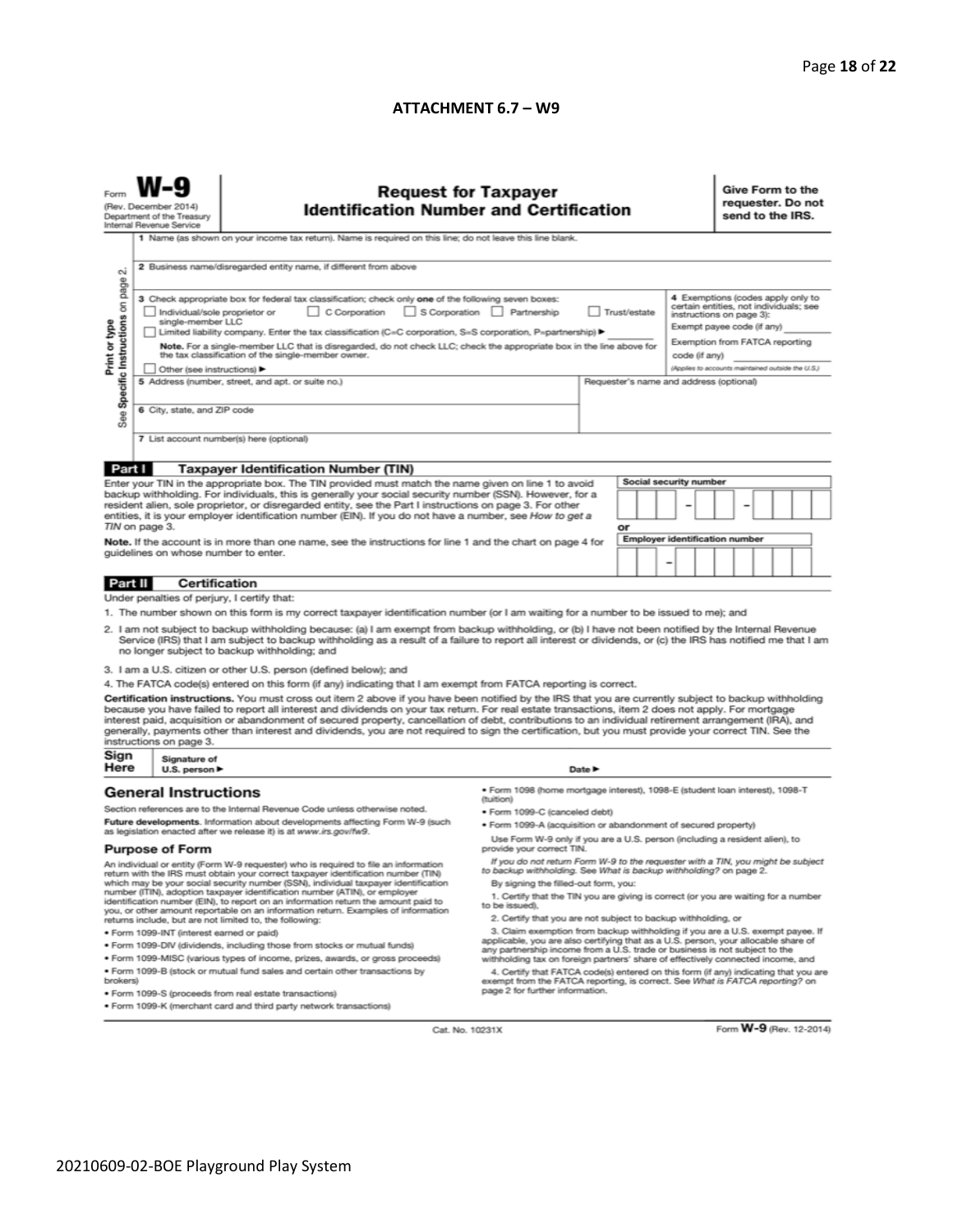#### **ATTACHMENT 6.8 – Standard Terms & Conditions SUMNER COUNTY BOARD OF EDUCATION (SCS)**

#### **1. PREPARATION AND SUBMISSION OF BID.**

- **a.** Failure to examine any drawings**,** specifications, or instructions will be at the proposer's risk. Any deviation from the stated terms, conditions and specifications must be coordinated with and approved in writing by the SCS Purchasing Supervisor.
- **b.** RFP/ITB SUBMITTAL / SIGNATURE: Proposal shall give the full name and business address of the bidder. If the proposer is a corporation, the name shall be stated as it is in the corporate charter. Proposals must be signed in ink by the proposer's authorized agent. Unsigned proposals will be rejected. Proposals are to be sealed and the outside of the envelope is to reference the RFP/ITB number. The person signing the proposal must show their title, and if requested by the institution, must furnish satisfactory proof of his or her authority to bind his or her company in contract. Proposer understands that by submitting a proposal with an authorized signature, it shall constitute an offer to SCS. Proposals must be typewritten or in ink; otherwise they may not be considered. Purchase orders will be issued to the firm name appearing on the W9. Electronic submissions via email, fax, etc. shall not be accepted.
- **c.** SCS is not responsible for any costs incurred by any vendor pursuant to the RFP/ITB. The vendor shall be responsible for all costs incurred in connection with the preparation and submission of its proposal.
- **d.** All proposers must be in compliance with T.C.A. § 62-6-119 at the time of proposal submission and provide evidence of compliance with the applicable provisions of the chapter before such proposal may be considered.
- **e.** Proposals are to be received in the location designated in the RFP/ITB no later than the specified date and time. Late submissions will NOT be opened or considered.
- **f.** No erasures permitted. Errors may be crossed out and corrections printed in ink or typewritten adjacent to error and must be initialed in ink by person signing the proposal.
- **g.** Specifications: Reference to available specifications shall be sufficient to make the terms of the specifications binding on the proposer. The use of the name of a manufacturer, or any special brand or make in describing an item does not restrict the proposer to that manufacturer or specific article, unless specifically stated. Comparable products of other manufacturers will be considered if proof of compatibility is contained in the proposal. Proposers are required to notify SCSs Purchasing Supervisor whenever specifications/procedures are not perceived to be fair and open. The articles on which the proposal is submitted must be equal or superior to that specified. Informative and Descriptive Literature: The proposer must show brand or trade names of the articles proposed, when applicable. It shall be the responsibility of the proposer, including proposer's whose product is referenced, to furnish with the proposer such specifications, catalog pages, brochures or other data as will provide an adequate basis for determining the quality and functional capabilities of the product offered. Failure to provide this data may be considered valid justification for rejection of proposer.
- **h.** Samples: Samples of items when called for, must be furnished free of expense, and if not destroyed will, upon proposer's request within ten (10) days of RFP/ITB opening, be returned at the proposer's expense. Each sample must be labeled with the proposer's name, manufacturer's brand name and number, RFP/ITB number and item reference.
- **i.** Time of Performance: The number of calendar days in which delivery is to be made after receipt of order shall be stated in the RFP/ITB and may be a factor in making an award, price notwithstanding. If no delivery time is stated in the bid, bidder agrees that delivery is to be made within two weeks (10 business days) of order.
- **j.** Transportation and delivery charges should be included in the price and be fully prepaid by the vendor to the destination specified in the RFP/ITB. Proposal prices shall include delivery of all items F.O.B. destination.
- **k.** New materials and supplies must be delivered unless otherwise specifically stated in the RFP/ITB.
- **l.** Alternate/multiple bids will not be considered unless specifically called for in the RFP/ITB.
- **m.** Only proposals submitted on RFP/ITB forms furnished by SCS will be considered.
- n. By signing this RFP/ITB where indicated, the proposer agrees to strictly abide by all applicable local, state and federal statutes and regulations. The proposer further certifies that this proposer is made without collusion or fraud.
- **o.** Error in Proposal. In case of error in the extension of prices in the proposal, the unit price will govern. Late submissions will NOT be opened or considered. Proposers are cautioned to verify their proposals before submission, as amendments received after the RFP/ITB deadline will not be considered. No proposals shall be altered, amended or withdrawn after opening. After proposal opening, a proposer may withdraw a proposal only when there is obvious clerical error such as a misplaced decimal point, or when enforcement of the proposal would impose unconscionable hardship due to an error in the proposal resulting in a quotation substantially below the other proposals received. Proposal withdrawals will be considered only upon written request of the proposer.
- **2. OPEN RECORDS.** In order to comply with the provisions of the Tennessee Open Records Act, all proposals will be publicly opened and are subject to public inspection after the award upon written request. Proposers may be present at RFP/ITB opening. Summary information will be posted the SCS website, www.sumnerschools.org under the Invitation to Bid link.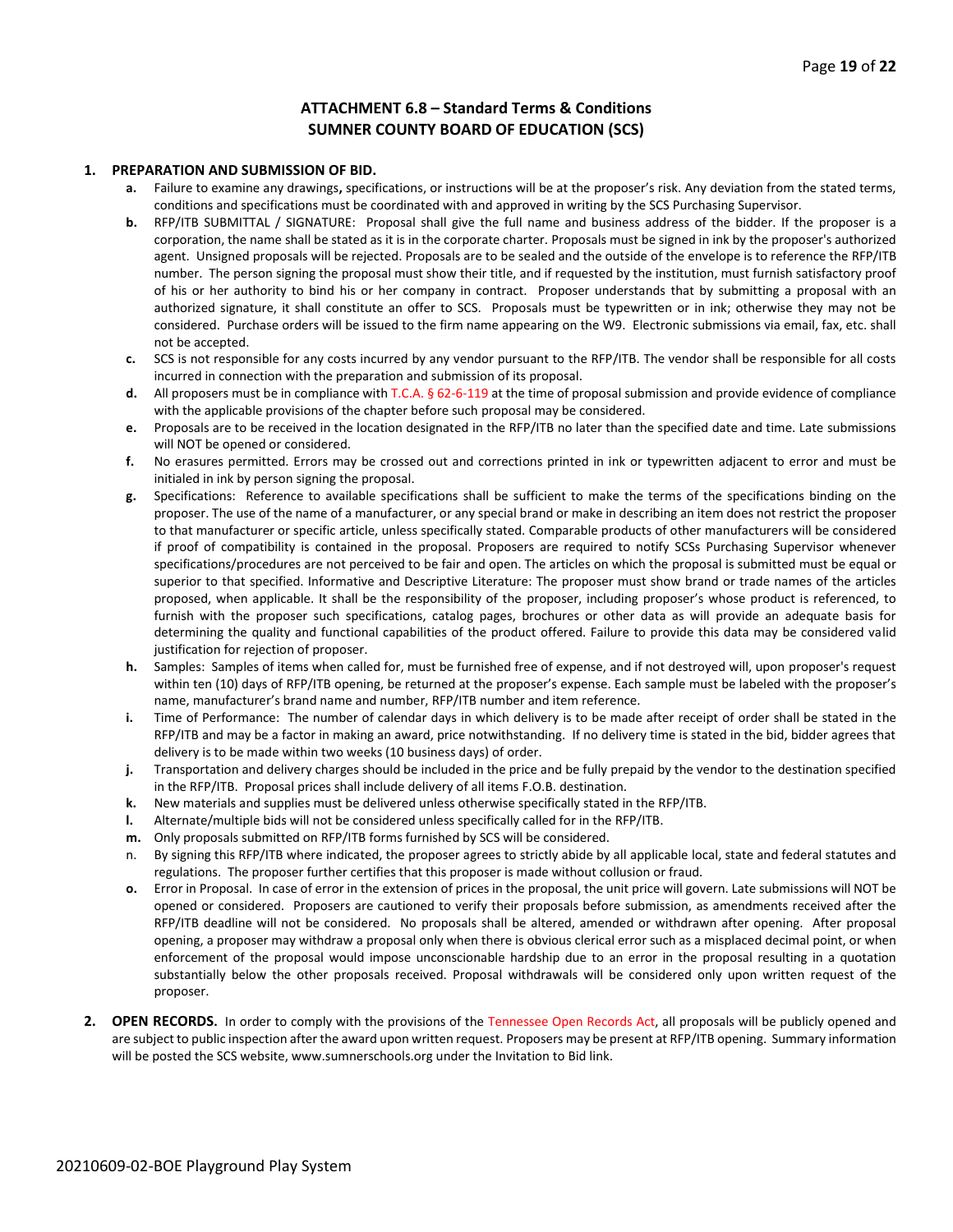- **3. ACCEPTANCE AND AWARD.** SCS reserves the right to reject any and all proposals and to waive any informality in proposals and, unless otherwise specified by the proposer to accept any item in the proposal. Action to reject all proposals shall be taken for unreasonably high prices, errors in the proposal documents, cessation of need, unavailability of funds, or any other reason approved by SCS.
	- a. Contracts and purchases will be made with the lowest, responsive, responsible, qualified proposer. The quality of the articles to be supplied, their conformity with the specifications, their suitability to the requirements of the Institution, cash discount offered, and the delivery terms will be taken into consideration.
	- b. Any deviation from these stated terms, specifications and conditions must be coordinated with and approved in writing by the Purchasing Supervisor.
	- c. Prices quoted on the response (if any) are to be considered firm and binding until the said equipment, supplies or services are in the possession of SCS.
	- d. SCS reserves the right to order more or less than the quantity listed in the proposal.
	- e. If a proposer fails to state a time within which a proposal must be accepted, it is understood and agreed that SCS shall have ninety (90) days to accept.
	- f. No purchase or contract is authorized or valid until the issuance of a SCS purchase order in accordance with SCS policy. No SCS employee is authorized to purchase equipment, supplies or services prior to the issuance of such a purchase order.
	- g. The contract may not be assigned without written SCS consent.
	- h. If the appropriate space is marked on the RFP/ITB, other Institutions (such as State, Local and/or Public Agencies) may purchase off the contract during the same period as SCS.
	- i. The awarded proposer will be required to post a performance and payment bond in the amount of 25% of the contract price if it exceeds \$100,000 as stated by T.C.A. §12-4-201.
	- j. If the project cost is in excess of \$25,000 a performance bond must be secured by the requesting part in an amount equal to the market improvement value.
	- k. By submission of this bid and signature thereof, the Bidder acknowledges compliance with the provisions of Public Chapter No. 587 / Senate Bill No. 2048 (Employee Background Check). The Bidder further agrees to submit a formal certification thereof prior to commencing work.
- **4. PAYMENT**. Payment terms must be specified in the proposal, including any discounts for early payment. Partial payments will not be approved unless justification for such payment can be shown. Terms will be NET 30 days. Payment will not be made until the conditions and specifications of the RFP/ITB are inspected and approved as conforming by persons appointed by SCS.
- **5. DEFAULT OF SELECTED VENDOR.** In case of vendor default, SCS may procure the articles or services from other sources and hold the defaulting vendor responsible for any resulting cost. If the awarded vendor violates any terms of their response, the contract, SCS policy or any law, they may be disqualified from proposing for a period of two years for minor violations or longer for major violations. Proposals from disqualified proposers will not be accepted during the period of disqualification.
- **6. INSPECTION OF PURCHASES.** Articles received which are not equivalent will not be accepted and will be picked up by the vendor or returned to vendor, shipping charges collect. SCS shall have a reasonable period in which to inspect and accept or reject materials without liability. If necessity requires SCS to use nonconforming materials, an appropriate reduction in payment may be made.
- **7. TAXES.** SCS is tax exempt; do not include taxes in quotation. Vendors making improvements or additions to or performing repair work on real property for SCS are liable for any applicable sales or use tax on tangible personal property used in connection with the contract or furnished to vendors by the state for use under the contract.
- **8. NONDISCRIMINATION.** SCS is an equal opportunity employer. SCS and bidder agree to comply with Titles VI and VII of the Civil Rights Act of 1964, Title IX of the Education Amendments of 1972, Section 504 of the Rehabilitation Act of 1973, Executive Order 11,246, the Americans with Disabilities Act of 1990, if applicable, and the related regulations to each. Each party assures that it will not discriminate against any individual including, but not limited to employees or applicants for employment and/or students, because of race, religion, creed, color, sex, age, disability, veteran status or national origin. In the event that any claims should arise with regards to violations of any such local, state or federal law, statues, rule or regulations, the vendor will indemnify and hold SCS harmless for any damages, including court costs or attorney fees, which might be incurred.
- **9. PROHIBITIONS/NO VENDOR CONTRACT FORM.** Acceptance of gifts from vendors is prohibited. T.C.A. §12-4-106. The contract documents for purchase under this RFP/ITB shall consist of the successful proposer's bid and SCSs purchase order. The proposer may request exceptions to terms and conditions and/or request SCS to accept other terms and conditions by means of subsequent documents such as invoices, warranty agreements, license agreements, etc. All subsequent documents shall be open to revision for impermissible language. SCS reserves the right to render the proposal unresponsive and subject the proposal to rejection if successful terms cannot be negotiated.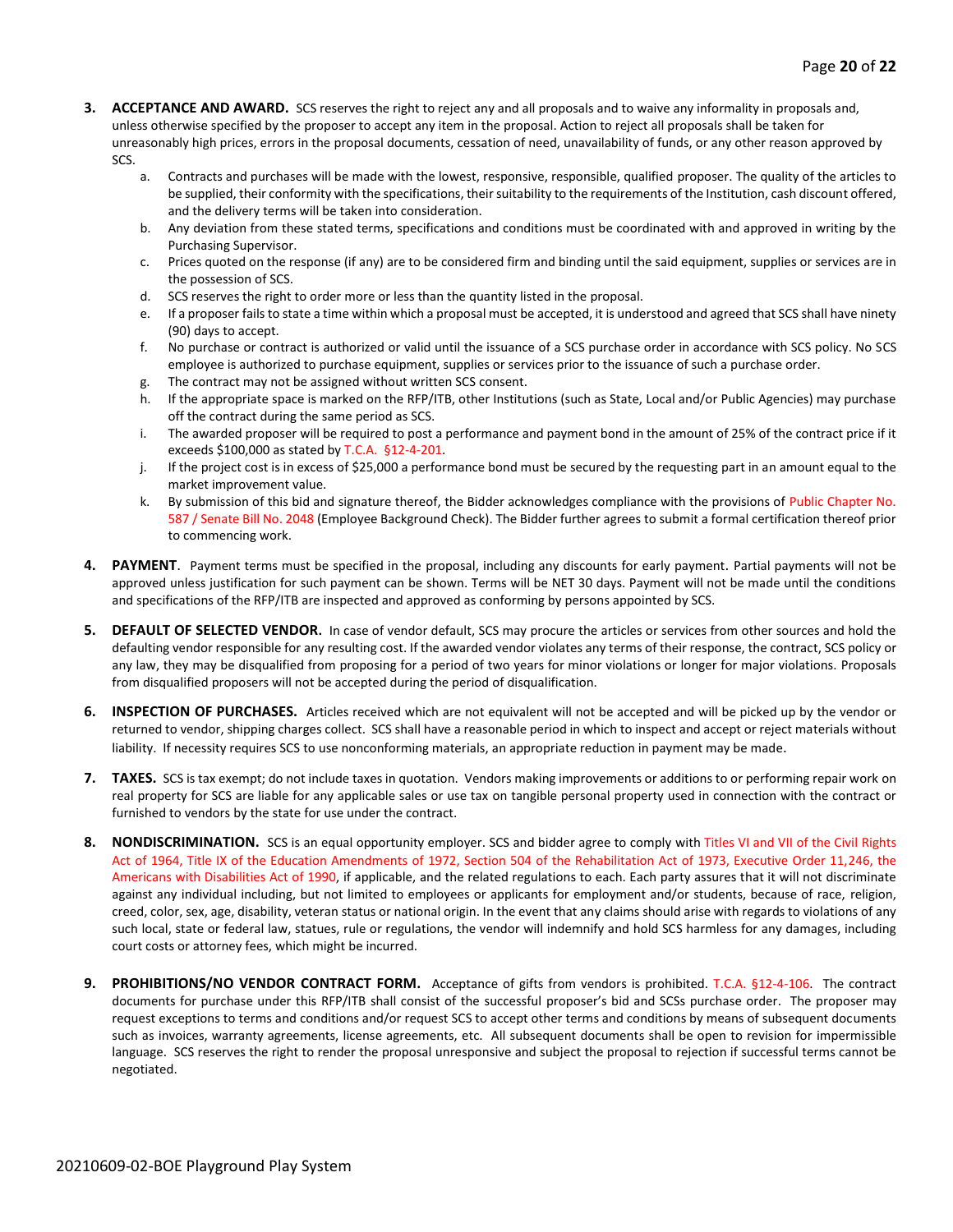- **10. PROHIBITION ON HIRING ILLEGAL IMMIGRANTS.** Tennessee Public Chapter No. 878 of 2006, T.C.A. §12-3-309, requires that Contractor attest in writing that Contractor will not knowingly utilize the services of illegal immigrants in the performance of this Contract and will not knowingly utilize the services of any subcontractor, if permitted under this Contract, who will utilize the services of illegal immigrants in the performance of this Contract. The attestation shall be made on the form, Attestation re Personnel Used in Contract Performance ("the Attestation"), which is attached and hereby incorporated by this reference.
- **11. SALES AND USE TAX.** Before the Purchase Order/Contract resulting from this RFP/ITB is signed, the apparent successful proposer must be registered with the Department of Revenue for the collection of Tennessee sales and use tax as required by T.C.A. §12-3-306.
- **12. ASSIGNMENT.** Neither the vendor nor SCS may assign this agreement without prior written consent of the other party.
- **13. LIABILITIES.** The vendor shall indemnify SCS against liability for any suits, actions or claims of any character arising from or relating to the performance under this agreement by the vendor or its subcontractors. SCS has no obligation for the payment of any judgement or the settlement of any claim made against the vendor or its subcontractors as a result of obligations under this contract.
- **14. APPLICABLE LAW.** Any contract shall be interpreted under the laws and statutes of the State of Tennessee. SCS does not enter into contracts which provide for mediation or arbitration. Any action arising from any contract made from this RFP/ITB shall be brought in the state courts in Sumner County, TN or in the United States Federal District Court for the Middle District of Tennessee.

Additionally, it is a violation of state statutes to purchase materials, supplies, services or any other item from a vendor that is a commissioner, official, employee or board member that has any financial or beneficial interest in such transaction, T.C.A. §12-4-101.

- **15. FUNDS**. The Proposer understands and accepts the non-appropriation of funds provision of SCS.
- **16. DATA PRIVACY AND SECURITY**. Personal Information (PI) includes but is not limited to that information protected by HIPAA, the HITECH Act, FERPA, or Gramm-Leach-Bliley) or such information which would allow a third party to gain access to the personal, medical or financial records of any of any party. Vendor represents and warrants that its collection, access, use, storage, disposal and disclosure of PI complies with all applicable federal and state privacy and data protection laws. Vendor represents and warrants that Vendor will maintain compliance with the SSAE 16 standard, and shall undertake any audits and risk assessments Vendor deems necessary to maintain compliance with SSAE16. If PI provided by SCS to Vendor is subject to FERPA. Vendor agrees that in its handling of FERPA data it will perform as a school official as that term is defined by FERPA regulations. Vendor acknowledges that its improper disclosure or redisclosure of PI covered by FERPA may, under certain circumstances, result in Vendor's exclusion from eligibility to contract with SCS for at least five (5) years. Vendor shall provide SCS with the name and contact information for an employee of Vendor who shall serve as SCS's primary security contact and shall be available to assist Customer twenty-four (24) hours per day, seven (7) days per week as a contact in resolving obligations associated with any security incident in which it is reasonably suspected that there has been a breach of information security. Vendor shall immediately mitigate or resolve any Security Incident, at Vendor's expense and in accordance with applicable privacy rights, laws, regulations and standards. Vendor shall reimburse SCS for actual costs incurred by SCS in responding to, and mitigating damages caused by, any Security Incident, including all costs of notice and/or remediation incurred under applicable law as a result of the Security Incident.
- **17. IRAN DIVESTMENT ACT.** By submission of this proposal, each proposer and each person signing on behalf of any proposer certified, and in the case of a joint proposal, each party thereto certifies as to its own organization, under penalty of perjury, that to the best of its knowledge and belief that each proposer is not on the list created pursuant to T.C.A. §12-12-106.
- **18. COMPLIANCE WITH CONDUCT STANDARDS**. Contractors shall be fully responsible for the conduct of its employees, subcontractors, representatives and agents. Loud or offensive music, language or behavior is unacceptable. Tobacco use of any type and vaping is prohibited on SCS property. Contact or interaction with staff or students is not allowed excepted between designated representatives of SCS and Contractor.